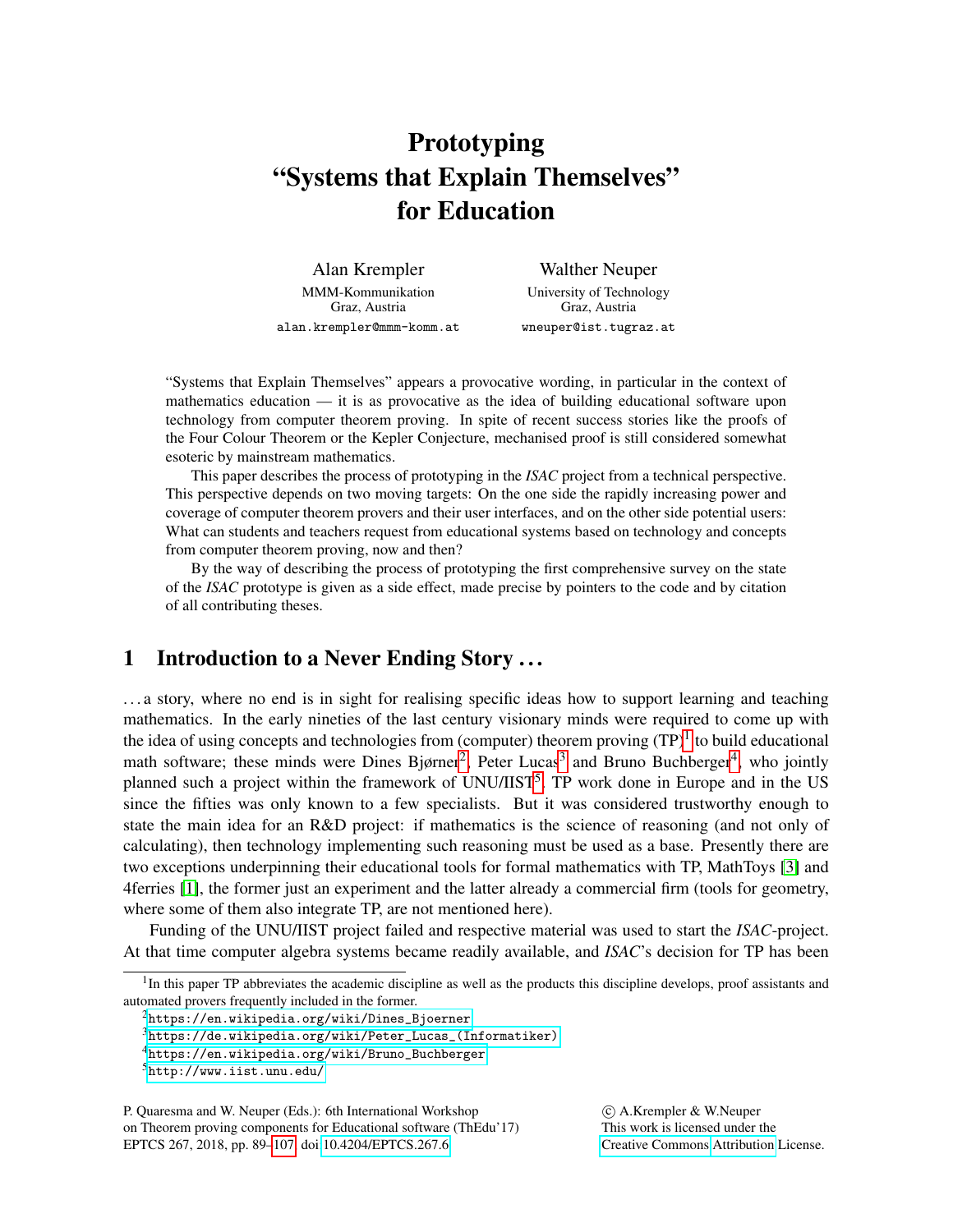questioned from beginning and respective argumentation became more pinch-hitting over time. Taking apart Isabelle was much easier as is today; there was no Isar proof language [\[49\]](#page-18-1), all commands could be executed on the command line and the Emacs, driven by a specific interface [\[8\]](#page-15-2), was considered insurmountable. However, numerals looked strange  $(\texttt{\#1}, \texttt{\#2}, \ldots)^6$  $(\texttt{\#1}, \texttt{\#2}, \ldots)^6$ , so even work on reals in floating point representation and complex numbers was started and removed again later<sup>[7](#page-1-1)</sup>— one of the several efforts made superfluous by Isabelle's rapid development.

In the early phases of the *ISAC* project efforts required for developing a usable tool have been drastically underestimated. Early field tests at technical schools were successful [\[33,](#page-16-0) [38,](#page-17-0) [39\]](#page-17-1) in that they confirmed the design principles; but the test also showed clearly that very much work would be required to arrive at a system, which does not distract students from learning. From the very beginning much code came from students' diploma theses, master's theses and projects. Contribution of students mostly were inspiring, and those from their supervisors invaluable: the latter now form an interdisciplinary network [\[6\]](#page-15-3) ready to constitute competent project teams.

Of course, there were various attempts at fund raising; most of them failed<sup>[8](#page-1-2)</sup>: Austrian FWF rejected proposals as to far off basic research, SparklingScience rejected proposals because referees doubted that yet another computer software would improve math education; FP7 rejected an internationally well staffed proposal, because 2/3 of the money was planned for development and only 1/3 for pedagogical evaluation (instead the other way round). The problem is that experts in engineering and mathematics education still don't know TP and thus cannot judge respective promises.

The paper roughly follows the timeline of *ISAC*'s development. The mathematics engine §[2](#page-1-3) was developed first; §[2.1](#page-2-0) shows how much *ISAC* benefits from Isabelle while §[2.2](#page-3-0) introduces an original contribution of *ISAC* (enabling the system to propose a next step when the student gets stuck). §[2.3](#page-4-0) introduces *ISAC*'s universe of mathematics knowledge and §[2.4](#page-5-0) explain why Isabelle's great simplifier is *not* used. The front-end's development §[3](#page-6-0) has been started later, following a thorough design phase in 2002/2003. §[3.1](#page-6-1) describes how *ISAC*'s front-end communicates with the mathematics engine based on Isabelle, §[3.2](#page-7-0) and §[3.3](#page-8-0) explains why *ISAC* can be called self-explanatory (by meeting users' expectations and by specific dialog guidance). Most recent requirements analysis at technical faculties led to specific support for a specification phase  $\S 3.4. \S 4$  $\S 3.4. \S 4$  $\S 3.4. \S 4$  $\S 3.4. \S 4$  collects current issues in R&D, in particular front-end technologies §[4.1](#page-13-0) and transition to professional development §[4.2.](#page-13-1) The final conclusions are given in §[5,](#page-14-0) particularly justifying the aim towards "systems that explain themselves".

# <span id="page-1-3"></span>2 The Mathematics Engine

The mathematics engine's (abbreviated to math-engine in the sequel) repository has been separated from the front-end, because respective developments run separated after the interface in between had sta-bilised<sup>[9](#page-1-4)</sup>. The math-engine is designed following concepts of TP and implemented re-using technology from TP.

<span id="page-1-0"></span> $<sup>6</sup>$ <http://www.ist.tugraz.at/projects/isac/publ/mat-eng-de.pdf></sup>

<span id="page-1-2"></span><span id="page-1-1"></span><sup>7</sup><https://intra.ist.tugraz.at/hg/isa/rev/ab57fbfcfffd>

<sup>8</sup> *ISAC*'s web page <http://www.ist.tugraz.at/isac/> reflects lack of funding and only serves internal information for developers.

<span id="page-1-4"></span><sup>9</sup><https://intra.ist.tugraz.at/hg/isa/file/2f1b2854927a/src/Tools/isac/Interpret/mathengine.sml>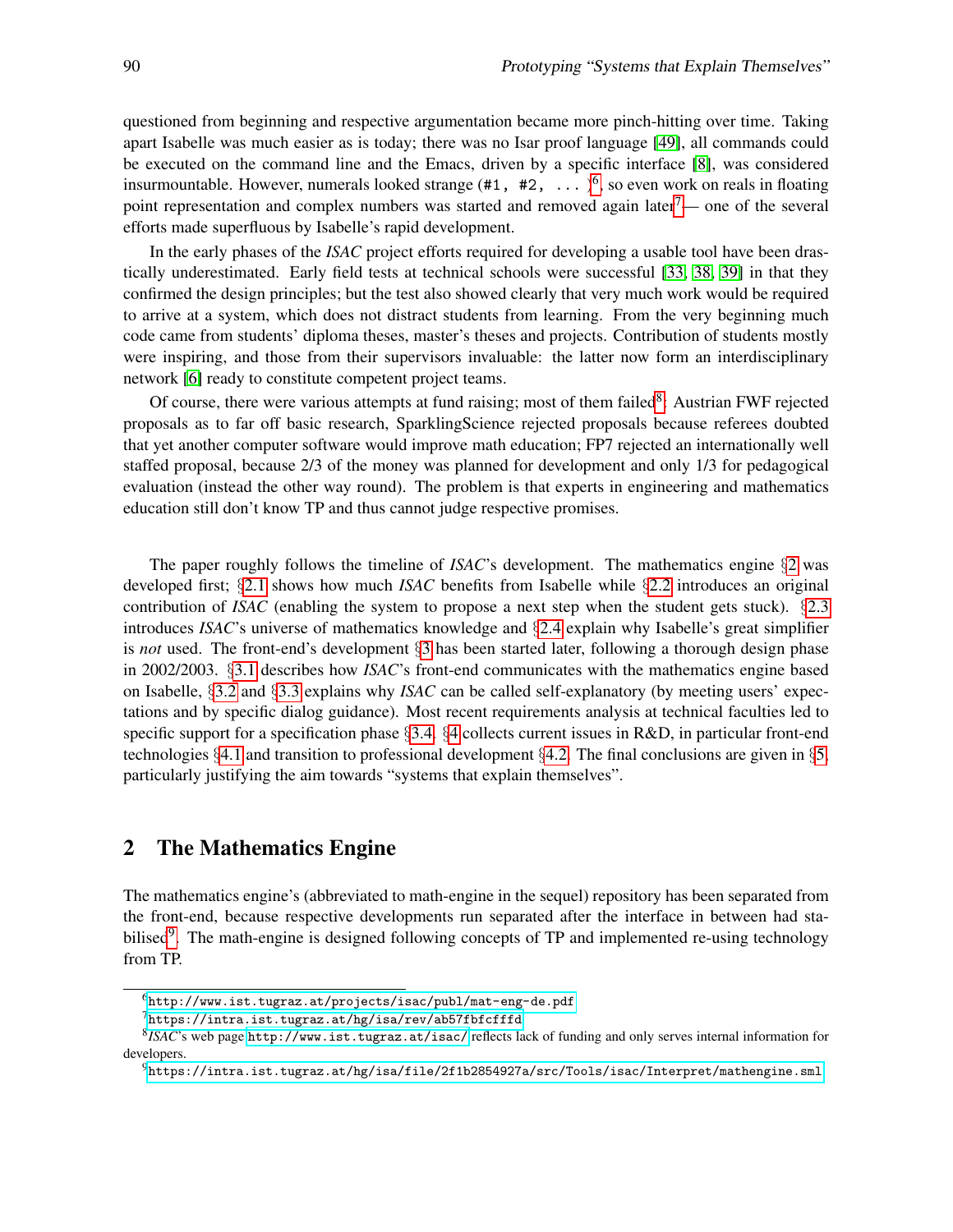### <span id="page-2-0"></span>2.1 Isabelle's Components Used in *ISAC*

*ISAC* adopts as much of the TP Isabelle's [\[41\]](#page-17-2) concepts as appropriate for engineering mathematics, and uses as much of Isabelle's code as well. This is in more detail:

- terms of simple typed  $\lambda$ -calculus, type inference and parsing of terms the basis of modelling mathematics.
- logical contexts; it took a long time until the "everything local" principle pervaded Isabelle (and this process is still not finished); in 2004 Isabelle's tactics started to understand contexts, *ISAC* took up this concept much later [\[28\]](#page-16-1). The most significant benefit for *ISAC* is, that formulas input by the user need not be complicated by type annotations, because types are inferred from the context.
- typed matching for simplification; *ISAC*, however, has a specific simplifier for a certain reason: traces of simplification are surprisingly long, too long to "explain" to a student what is going on. But if one groups the rewrite rules, one can get steps fairly close to hand-written calculations, for instance when simplifying fractions [\[14\]](#page-15-4).
- <span id="page-2-5"></span>• automated provers for three tasks:
	- 1. Check pre-conditions of formal specifications for problems and of guards for methods
	- 2. Derive a formula input by a student from the logical context (or reject the input); for this purpose Isabelle's provers combined with proof reconstruction by Metis [\[10\]](#page-15-5) seem appropriate. Construction of most solutions for engineering problems is simple forward reasoning. Since this is mostly within normalising term rewriting, correctness of input is decidable in most cases.
	- 3. Check post-conditions upon completion of calculations (also in sub-problems).
	- Only the first two tasks are implemented; they still use only the simplifier.
- knowledge management by theories; engineering students are *not* expected to create *new* mathematics knowledge, rather they are expected to use it efficiently and with understanding. For that purpose *ISAC* tries to support investigative access to theories; these are views on theories are additional to Isabelle's, see §[2.3](#page-4-0)
- all theories imported by multivariate analysis; this was the appropriate knowledge base for prototyping, which will be extended to various engineering disciplines. Actually, *ISAC* is able to make domains, prepared by Formal Methods, interactively accessible, for instance, interactions under security protocols by rewriting [\[45\]](#page-17-3). The wide range of applications will enforce to re-organise theory imports (which are presently blocked by the interface, see §[4.1](#page-13-0) below)

The major difference between Isabelle and *ISAC* is in implementation of proofs versus calculations. The reason is that problem solving in engineering mathematics, in particular as done in academic education, is very different from proving; we will elaborate on this in  $\S 3.2$  $\S 3.2$  below. However, since such calculations are constructed by simple forward reasoning, results of calculations in *ISAC* are correct by construction.

*ISAC* holds calculations in a Ctree<sup>[10](#page-2-1)</sup> with two kinds of nodes: (1) for steps in forward reasoning together with formal justification<sup>[11](#page-2-2)</sup>, and (2) for formal specifications<sup>[12](#page-2-3)</sup>,. The root of the tree is a specifi-cation, specifications in leaves hold sub-problems. The type calcstate<sup>[13](#page-2-4)</sup> is given by a ctree paired with a pointer to the current position in the tree.

This design is very different from Isabelle's structure Proof\_Node and datatype state; respective design decisions of *ISAC* need to be revised when *ISAC* is going to adopt Isabelle/PIDE as

<span id="page-2-2"></span> $^{11}\rm{https://intra.ist.tugraz.at/hg/isa/file/2f1b2854927a/src/Tools/isac/Interpret/ctree-basic.sml#141}$ 

<span id="page-2-1"></span> $^{10}\rm{https://intra.ist.tugraz.at/hg/isa/file/2f1b2854927a/src/Tools/isac/Interpret/ctree.sml}$  $^{10}\rm{https://intra.ist.tugraz.at/hg/isa/file/2f1b2854927a/src/Tools/isac/Interpret/ctree.sml}$  $^{10}\rm{https://intra.ist.tugraz.at/hg/isa/file/2f1b2854927a/src/Tools/isac/Interpret/ctree.sml}$ 

<span id="page-2-3"></span> $^{12}$ https://intra.ist.tugraz.at/hg/isa/file/2f1b2854927a/src/Tools/isac/Interpret/ctree-basic.sml#127

<span id="page-2-4"></span><sup>13</sup><https://intra.ist.tugraz.at/hg/isa/file/2f1b2854927a/src/Tools/isac/Interpret/calchead.sml#l89>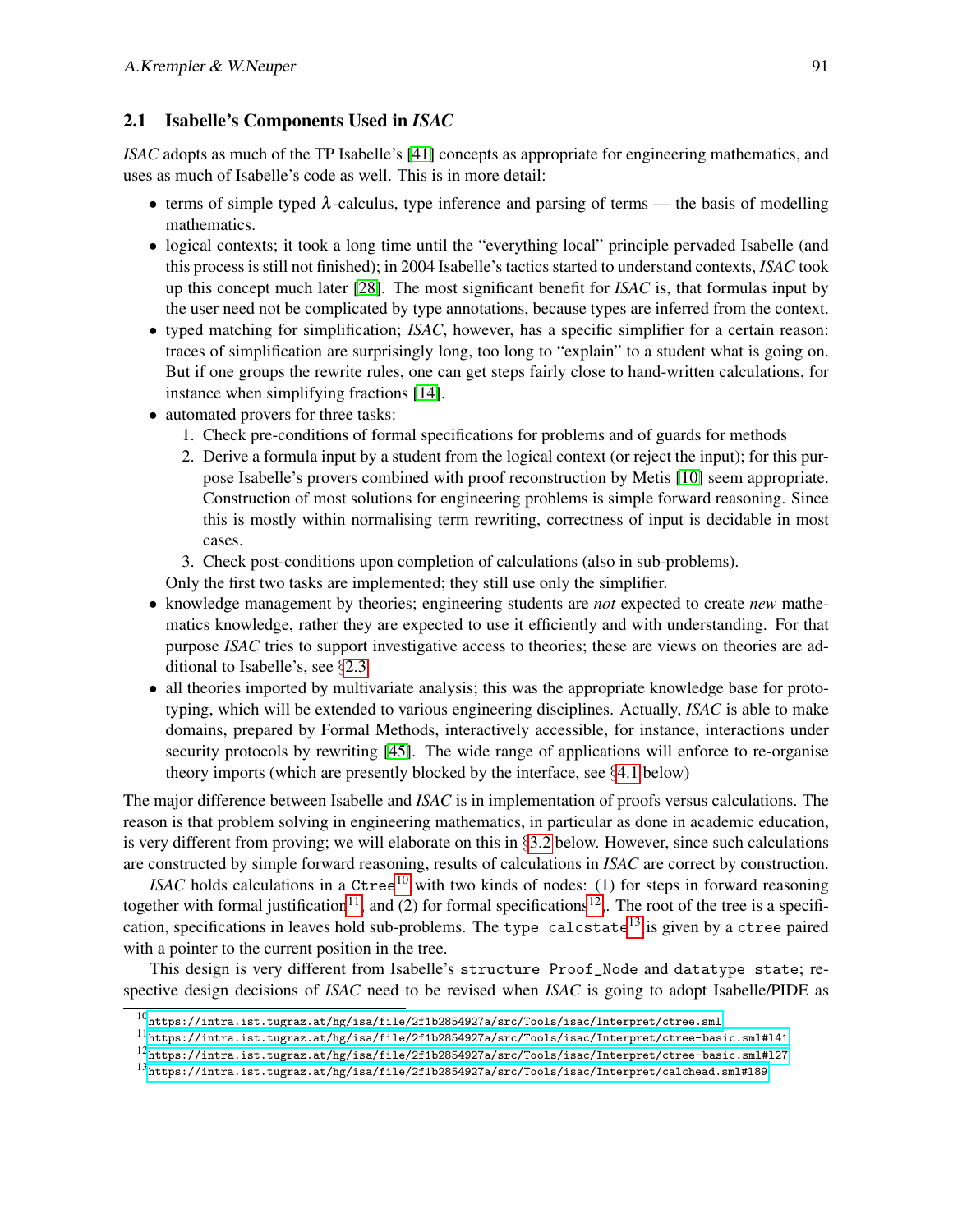discussed in §[4.1](#page-13-0) below.

#### <span id="page-3-0"></span>2.2 The Lucas-Interpreter Extends TP

In principle, there is no general method to find proofs in TP [\[13\]](#page-15-6). Nevertheless, the development of *ISAC* has been started with the requirement that an educational system must model a process of problem solving such that student and system cooperate on equal terms: both have some knowledge (and tell it on request), both can check the partner's steps, both know how to do a next step — and both can change roles any time (as, for instance, possible with chess software).

So in 2001 *ISAC*'s development started with a programming language and a respective interpreter<sup>[14](#page-3-1)</sup>. At that time there was no function package [\[24\]](#page-16-2) in Isabelle, so this has been developed from scratch under supervision of Peter Lucas<sup>[15](#page-3-2)</sup> and named "Lucas-Interpreter" later. For instance, the program guiding user-interaction of the example shown in Fig[.3](#page-8-1) on p[.97](#page-8-1) is the following.

```
"Script Biegelinie (l::real) (q::real) v::real) (b::real=>real) (s::bool list) =" \hat{ }"
" (let (funs::bool list) = " ^
" (SubProblem (Biegelinie, [vonBelastungZu, Biegelinien], " ^<br>" [Biogolinien ausBolastung]) " " ^
" [Biegelinien, ausBelastung]) " ^
"<br>[REAL q, REAL v]; " " "" (equs::bool list) =<br>" (SubProblem (Biogolinie, [setzeBandbedingungen, Biogolinien], " ^
" (SubProblem (Biegelinie, [setzeRandbedingungen, Biegelinien], " ^
" [Biegelinien, setzeRandbedingungenEin]) " ^
                                      [REAL 1, B00L_LIST \text{ finns}, B00L_LIST s]; " ^
           \text{(cons::bool list)} = \frac{\text{(CuhPunklaw (Diconlinistic intP. current)} \quad \text{[in with the image]} \quad \text{[in with the image]} \quad \text{[in with the image]} \quad \text{[in with the image]} \quad \text{[in with the image]} \quad \text{[in with the image]} \quad \text{[in with the image]} \quad \text{[in with the image]} \quad \text{[in with the image]} \quad \text{[in with the image]} \quad \text{[in with the image]} \quad \text{[in with the image]} \quad \text{[in with the image]} \quad \text{[in with the image]} \quad \text{[in with the image]} \quad \text{[in with the image]} \quad \text{[in with the image]} \quad \text(SubProblem (Biegelinie, [LINEAR, system], [no\_met]) " \uparrow " \uparrow" [BOOL_LIST\ equals\ RELLIST\ [c\ ,\ c_2\ ,\ c_3\ ,\ c_4]]; [800L_LUST\ =\ qus\ ,\ RELLIST\ [c\ ,\ c_2\ ,\ c_3\ ,\ c_4]]B = \text{Take (lastI funs)};B = ((Substitute cons) @<br>
"
(Reurite Set Inst [(bdy y)] make ratroly in Falso)) R
                     (Rewrite_Set_Inst [(bdv, v)] make_ratpoly_in False)) B
\mathsf{m} in B) and the set of the set of the set of the set of the set of the set of the set of the set of the set of the set of the set of the set of the set of the set of the set of the set of the set of the set of the
```
The program text is parsed into an Isabelle term according to  $\S$ [2.1.](#page-2-0) Several syntactical details are imposed by the parser, for instance the capital letters of REAL or LINEAR avoiding name clashes with identifiers in the parser's (still global!) name space. The program's arguments l...s get the values from data prepared behind the example (no.7.70 in the Example browser left in Fig[.3](#page-8-1) on p[.97\)](#page-8-1) checked by the precondition of a formal specification (shown in detail on p[.100\)](#page-11-0). The program body breaks down the solving process into three SubProblems. A sub-problem is determined by two arguments, (1) pointers into *ISAC*'s knowledge-base (see §[3.4](#page-11-0) below) and (2) the list of arguments. Further details can be found in [\[34,](#page-17-4) [36\]](#page-17-5).

The interpreter works on the program term like a debugger: at each tactic<sup>[16](#page-3-3)</sup> (e.g. SubProblem ... Substitute in the program above) control is handed over to the user<sup>[17](#page-3-4)</sup>. [\[35\]](#page-17-6) gives an example for investigating programs, but this concept works for mathematics as well. The challenge for the Lucas-Interpreter is to find a derivation from the previous step and the logical context, in case the user inputs a step<sup>[18](#page-3-5)</sup>. Derivation preserves logical consistency. For engineering mathematics this works surprisingly well: a method can be broken down into parts which are evaluated by normalising term rewriting systems.

Up to now Isabelle's function package has been well elaborated and programming is convenient and convenient programming is important for *ISAC*, because wide-spread usage can only be expected, if

<span id="page-3-1"></span> $^{14}\rm{https://intra.ist.tugraz.at/hg/isa/file/2f1b2854927a/src/Tools/isac/Interpret/script.sml}$  $^{14}\rm{https://intra.ist.tugraz.at/hg/isa/file/2f1b2854927a/src/Tools/isac/Interpret/script.sml}$  $^{14}\rm{https://intra.ist.tugraz.at/hg/isa/file/2f1b2854927a/src/Tools/isac/Interpret/script.sml}$ 

<span id="page-3-2"></span><sup>15</sup>[https://de.wikipedia.org/wiki/Peter\\_Lucas\\_\(Informatiker\)](https://de.wikipedia.org/wiki/Peter_Lucas_(Informatiker))

<span id="page-3-3"></span> $^{16}\rm{https://intra.ist.tugraz.at/hg/isa/file/2f1b2854927a/src/Tools/isac/Interpret/tactic.sml#159}$ 

<span id="page-3-4"></span> $^{17}$ <https://intra.ist.tugraz.at/hg/isa/file/2f1b2854927a/src/Tools/isac/Interpret/script.sml#l12>

<span id="page-3-5"></span><sup>18</sup><https://intra.ist.tugraz.at/hg/isa/file/2f1b2854927a/src/Tools/isac/Interpret/script.sml#l14>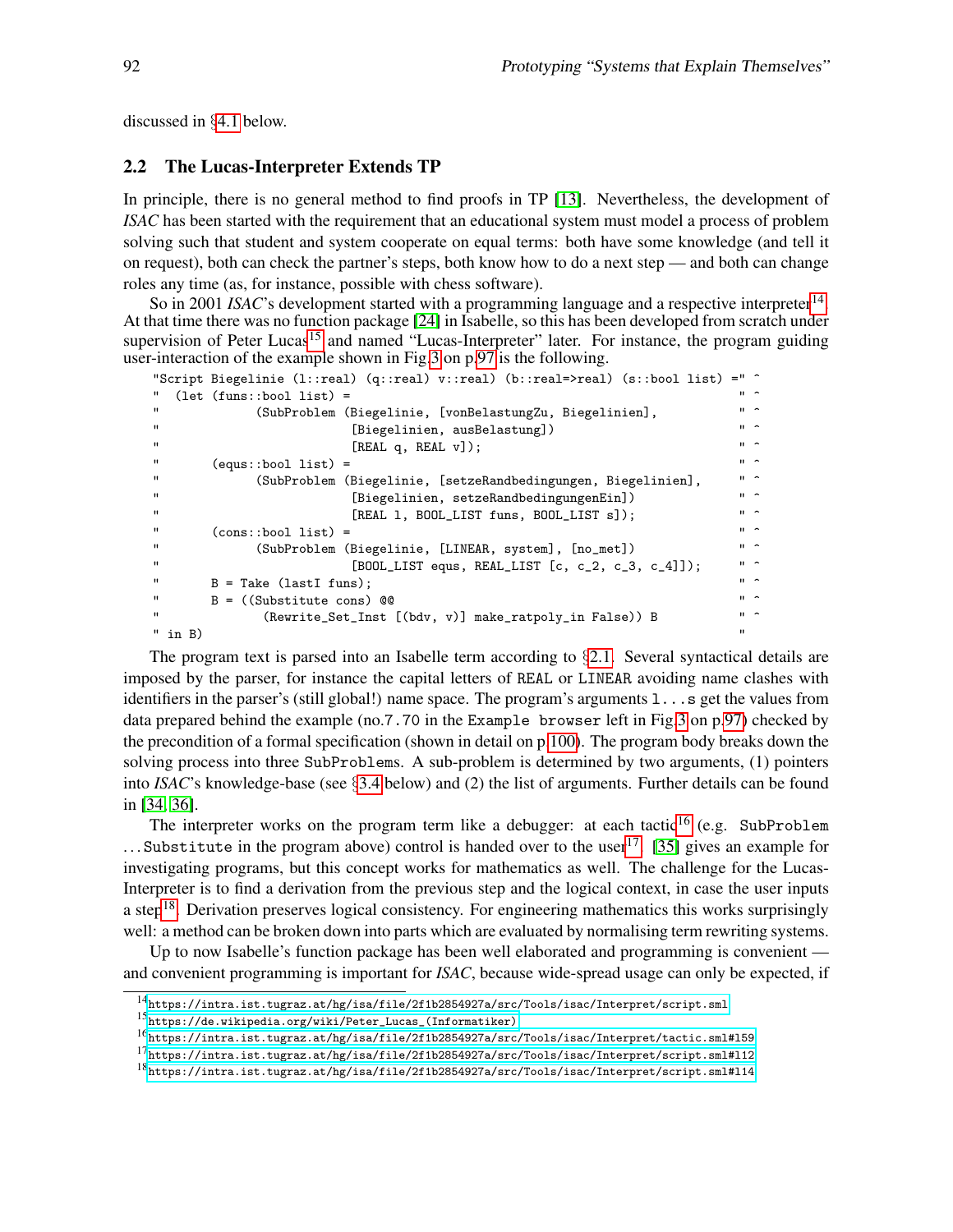everyone interested in interactive course material can implement such content with efforts comparable with programming in Mathematica. So, what is called Script above shall become

partial\_function (termination can*not* be proven for whole classes of input data) and evaluation shall re-use mechanisms of Isabelle's code generator [\[17\]](#page-16-3).

### <span id="page-4-0"></span>2.3 Distinguished Knowledge

Software tools in formal methods, including TP, are designed to *develop* formal models and to *prove* properties of these. In contrast to that, *ISAC* is designed to interactively specify appropriate models from a given collection, to make them transparent, to interactively construct solutions, and *not* to develop new knowledge or to prove anything. Therefore *ISAC* provides a specific structure of knowledge and distinguishes three aspects of knowledge.

The example on p[.92](#page-3-0) shows how programming is related to this structure, particularly how SubProblems are determined by three different aspects. For the first

SubProblem (Biegelinie, [vonBelastungZu, Biegelinien], [Biegelinien, ausBelastung])

there is the *theory* Biegelinie, the *problem* referenced by [vonBelastungZu, Biegelinien] in a tree and the *method* referenced by [Biegelinien, ausBelastung] in another tree. So there are three aspects of knowledge separated into three different data structures:

- Theories concern the *deductive aspect* exactly as provided by Isabelle. Although Isabelle theories represent a directed acyclic graph (DAG), *ISAC* provides a tree view for the purpose of uniformity with the other structures. This shortcut needs to be revised as soon as respective views will become available in Isabelle/jEdit.
- Problems concern the *aspect of application*, which is represented by formal specifications, i.e. an assembly of input data, pre-conditions on these, ouput data and a post-condition relating input and output. Specifications are collected in a tree, which allows a simple kind of problem refinement down along branches, first applied to classes of equations for assigning the right methods solving specific classes [\[27\]](#page-16-4).
- Methods concern the *algorithmic aspect* represented by the programming language introduced above by an example. A method associates a program with a guard, which has the same structure as a model (intoduced in §[3.4](#page-11-0) below). Methods are preliminiarily stored in a tree, but in contrast to problems here is no specific reason for this data structure.

*ISAC* uses Isabelle's theory management also for defining problems and methods. However, the structure of problems and methods is different from theories. For instance, the problem (i.e. the formal specification) of a linear equation is polymorphic for integers (i.e. rings), for rational, real and complex numbers (i.e. fields), for vector spaces, etc. Such a problem can be defined somewhere in Isabelle's DAG of theories as soon as a predicate is\_linear is defined and a post-condition can be formulated.

So storing problems and methods in respective trees proceeds independently from theory evaluation. Originally a global reference variable stored these trees, later Isabelle enforced to use Unsynchronized.ref and finally parallelisation of theory evaluation enforced to use the functor Theory\_Data [\[53\]](#page-18-2) in Isabelle/ML.

The above separation of knowledge appears to anticipate current R&D in formal methods [\[40\]](#page-17-7): at least a distinction between definition of language elements (as in theories) and definition of re-usable specifications (as in problems) becomes apparent. Users' interactions on the three aspects of knowledge will be discussed in §[3.4](#page-11-0) below.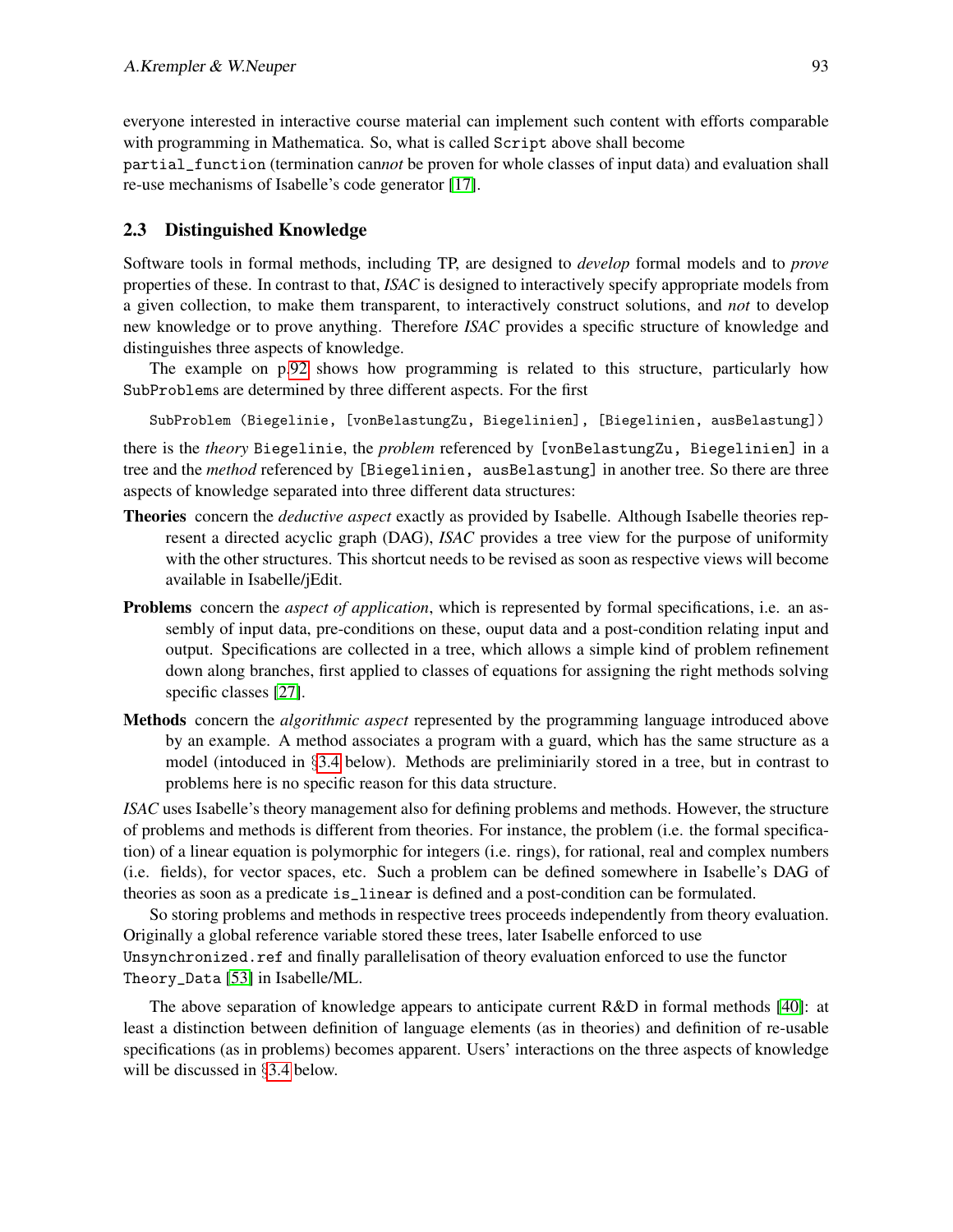# <span id="page-5-0"></span>2.4 A Specific Rewrite Engine

Isabelle's simplifier was a highly elaborated and complicated component already in 2000. So it was hard to decide, how to adapt it to *ISAC*'s requirements. When early design revealed, how much Isabelle's and *ISAC*'s requirements differ, the decision was for developing the simplifier from scratch and for re-using only Isabelle's Pattern.match. Presently *ISAC* requires the simplifier for three purposes.

- 1. Evaluate programs during Lucas-Interpretation (§[2.2\)](#page-3-0), in particular code concerned with list processing. Isabelle provides an elaborated collection of functions for this purpose, which need to be evaluated efficiently. *ISAC* would have gotten this for free if Isabelle's code generator [\[17\]](#page-16-3) would have existed at the time of development.
- 2. Evaluate preconditions and postconditions of specifications after instantiation with the data of a particular example. *ISAC* uses Isabelle's λ-terms (§[2.1\)](#page-2-0), i.e. deep embedding of mathematical formulas and implementation by ML functions. Evaluation of such functions is alien to Isabelle's simplifier; *ISAC*'s simplifier has to evaluate such functions embedded into terms with logical connectives.
- 3. Simplify mathematical expressions as close to traditional work by paper and pencil as possible. An example is given by Fig[.1:](#page-5-1) A fraction is simplified in collaboration between system and user; the latter inputs the next step (the cursor is the black spot bottom left). The user had asked *ISAC* for justification of steps, shown at the right margin. In the last but one step the Lucas-Interpreter has decided (by a program similar to the one on p[.92\)](#page-3-0) to apply a group of seven theorems  $rat_{-}$ mult . . . rat\_power assembled under the identifier rat\_mult\_div\_pow. These are shown in the Theory browser, a specific view on theories  $(\S 2.3)$  $(\S 2.3)$ , in the right window of Fig[.1.](#page-5-1)

| $x \ominus \square$ |                                                                  |                                   |                                              |                             |  |                                    |                                                           |              |                                                  |                                |                                                                           |  |
|---------------------|------------------------------------------------------------------|-----------------------------------|----------------------------------------------|-----------------------------|--|------------------------------------|-----------------------------------------------------------|--------------|--------------------------------------------------|--------------------------------|---------------------------------------------------------------------------|--|
| <b>NEW</b>          | <b>Examples</b>                                                  | <b>Theories</b>                   | <b>Problems</b>                              | <b>Methods</b>              |  |                                    |                                                           | <b>NEXT</b>  |                                                  | <b>AUTO</b>                    |                                                                           |  |
|                     |                                                                  |                                   |                                              |                             |  |                                    | Theory browser                                            |              |                                                  |                                | 区                                                                         |  |
|                     | Worksheet<br>╒                                                   |                                   |                                              |                             |  |                                    | <b>To Worksheet</b><br>Context On->Off                    |              |                                                  |                                |                                                                           |  |
|                     | $Simplify(\frac{x+3}{x}, \frac{y+3}{x})$                         |                                   |                                              |                             |  | $\neg$ Root<br>Rational            | → Theorems                                                |              | ≜                                                | Identifier:                    | rat mult div pow                                                          |  |
|                     | $\frac{2}{x+3} + \frac{2}{x+3}$                                  |                                   |                                              |                             |  |                                    | $\left  \cdot \right $ Rulesets<br>calculate_Rational     |              |                                                  | <b>Rules:</b><br>Theorem       | rat mult                                                                  |  |
|                     | $\frac{8 \times x}{x^2 - 9}$<br>$\frac{z}{x+3}+\frac{z}{x+4x+3}$ |                                   |                                              | Rewrite Set "discard minus" |  |                                    | calc rat erls<br>rational erls<br>Cancel p                |              |                                                  | Theorem<br>Theorem             | rat mult poly 1<br>rat mult poly r                                        |  |
|                     | $x = 8$<br>$x^2 + (1 \times 9)$                                  |                                   | Rewrite_Set "make_rat_poly_with_parentheses" |                             |  |                                    | add fractions p<br>add fractions p rls<br>powers erls     |              |                                                  | Theorem<br>Theorem<br>Theorem  | real divide divide1 mq<br>divide divide eq right<br>divide divide eq left |  |
|                     | $\frac{2}{3+x} + \frac{2}{3+x}$<br>$\frac{8 x x}{-9 + x^2}$      |                                   |                                              |                             |  |                                    | powers<br>rat mult divide<br>reduce_0_1_2<br>rat reduce 1 |              |                                                  | Theorem<br>For applying rules: | rat power                                                                 |  |
|                     | $\frac{4 \times x}{9 + x^2}$<br>$8 \times x$<br>$-9 + x^2$       | Rewrite Set "add fractions p rls" |                                              |                             |  | norm Rational<br>norm Rational rls |                                                           | Rewriteorder | dummy ord<br>For evaluating conditions in rules: |                                |                                                                           |  |
|                     | $\begin{array}{c} 4 * \times * 1 \\ 8 * \times * \end{array}$    | Rewrite Set "rat mult div pow"    |                                              |                             |  |                                    | norm Rational min<br>norm Rational parenth                |              | Ruleset<br>e ris<br>(c) isac-team (math-autor)   |                                |                                                                           |  |
| $\left  \right $    |                                                                  |                                   | m.                                           |                             |  | $\blacktriangleleft$               | rat mult div pow                                          | $\mathbf{E}$ | $\overline{\mathbf{v}}$                          |                                |                                                                           |  |

<span id="page-5-1"></span>Figure 1: *ISAC*'s close to hand-written calculations.

With the experiences gained by *ISAC*'s simplifier so far the question has to be re-raised, whether the proprietary component would be better replaced by native Isabelle components, Isabelle's simplifier and evaluation machinery of the code generator. However, such grouping is not trivial with respect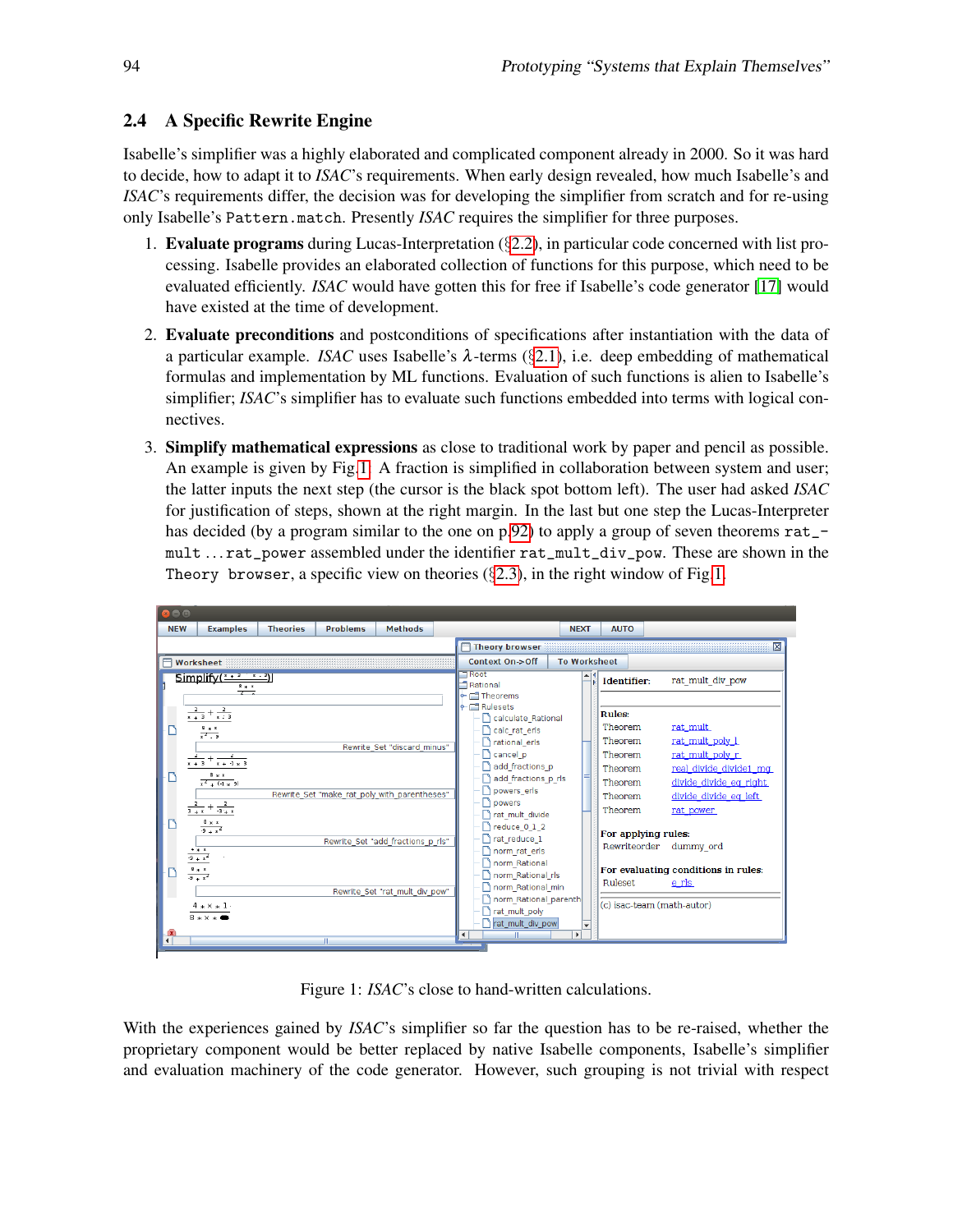to confluence and termination [\[9\]](#page-15-7), and compiling terminating and confluent groups might not preserve these two properties indispensable in rewriting. So specific tools like [\[23\]](#page-16-5) might be considered to assist mathematics authors in compiling terminating and confluent term rewriting systems (called Rulesets here).

A fundamental design idea of *ISAC* is to smoothly extend traditional customs and notation of engineers to a more rigorous level. The simplifier is relevant for this idea, because engineering problems can be broken down to sub-problems where most of them are just rewriting. And experience with simplification, equation solving, differentiation, etc has shown that such grouping of theorems can achieve traces fairly close to traditional work by paper and pencil.

# <span id="page-6-0"></span>3 The Front-End

The design for an *ISAC*-front-end was an adventure. The first attempt [\[12\]](#page-15-8) went straight into implementation alongside the implementation of the math-engine — this was a flop, the user requirements were completely unclear: What can users request for learning from a novel kind of math-engine (with features not as clearly expressed as in §[2](#page-1-3) above)?

So in 2002 an outstanding team of four students  $[15, 16, 18, 25]$  $[15, 16, 18, 25]$  $[15, 16, 18, 25]$  $[15, 16, 18, 25]$  was formed and led by an expert<sup>[19](#page-6-2)</sup> in thorough engineering of user requirements. This resulted in a substantial documentation [\[46\]](#page-17-8) and a design guiding development up to the date of this article. However, the documentation could not be kept up to date by students, rather documentation is scattered across thirty diploma theses now<sup>[20](#page-6-3)</sup>, which are also cited in this paper (thus the lengthy bibliography). Recently a second round of user requirements engineering started in collaboration with staff of engineering faculties [\[47\]](#page-17-9), which is under construction and already led to novel ideas for support in the specification phase.

Before turning to a description of design and implementation for the front-end (accompanied with a short description on expectations for users with respect to "systems that explain themselves") interfaces between Isabelle's and *ISAC*'s front-ends and respective back-ends are considered as follows.

#### <span id="page-6-1"></span>3.1 The Interface Math-Engine — Front-End

The sustainable evolution of Isabelle over the years not only influenced *ISAC*'s mathematics engine, but also the interface between the latter and *ISAC*'s font-end. In 2000, when *ISAC* started development, Isabelle was still used via tactics on the command line. So the standardised streams of Unix, stdin and stdout were the interface between *ISAC*'s math-engine in SML and the *ISAC* front-end in Java. When the proof language Isar [\[49\]](#page-18-1) superseded Isabelle's tactical language, also the more advanced userinterface Isabelle/jEdit [\[51\]](#page-18-3) replaced the Emacs-interface. Also Isabelle/jEdit motivated a new kind of interface Isabelle/PIDE [\[52\]](#page-18-4) as shown in the top area of Fig[.2](#page-7-1) on the next page.

Isabelle/PIDE came along with dropping stdin and stdout in Isabelle2013-1 — *ISAC* was in danger to lose connection between front-end and back-end. But there was good luck: The well-known verification system Leon was dependent on Isabelle's stdin and stdout as well, so there were resources to develop the libisabelle [\[19\]](#page-16-8) interface as a slim version of Isabelle/PIDE and to maintain it reliably<sup>[21](#page-6-4)</sup> — and *ISAC* now re-uses this interface as shown in the bottom area of Fig[.2.](#page-7-1)

<span id="page-6-2"></span><sup>19</sup>Klaus Schmaranz <http://www.consonya.com>.

<span id="page-6-3"></span> $^{20}$ [http://www.ist.tugraz.at/isac/Publications\\_and\\_Theses#Theses](http://www.ist.tugraz.at/isac/Publications_and_Theses#Theses)

<span id="page-6-4"></span><sup>21</sup><https://lars.hupel.info/libisabelle/>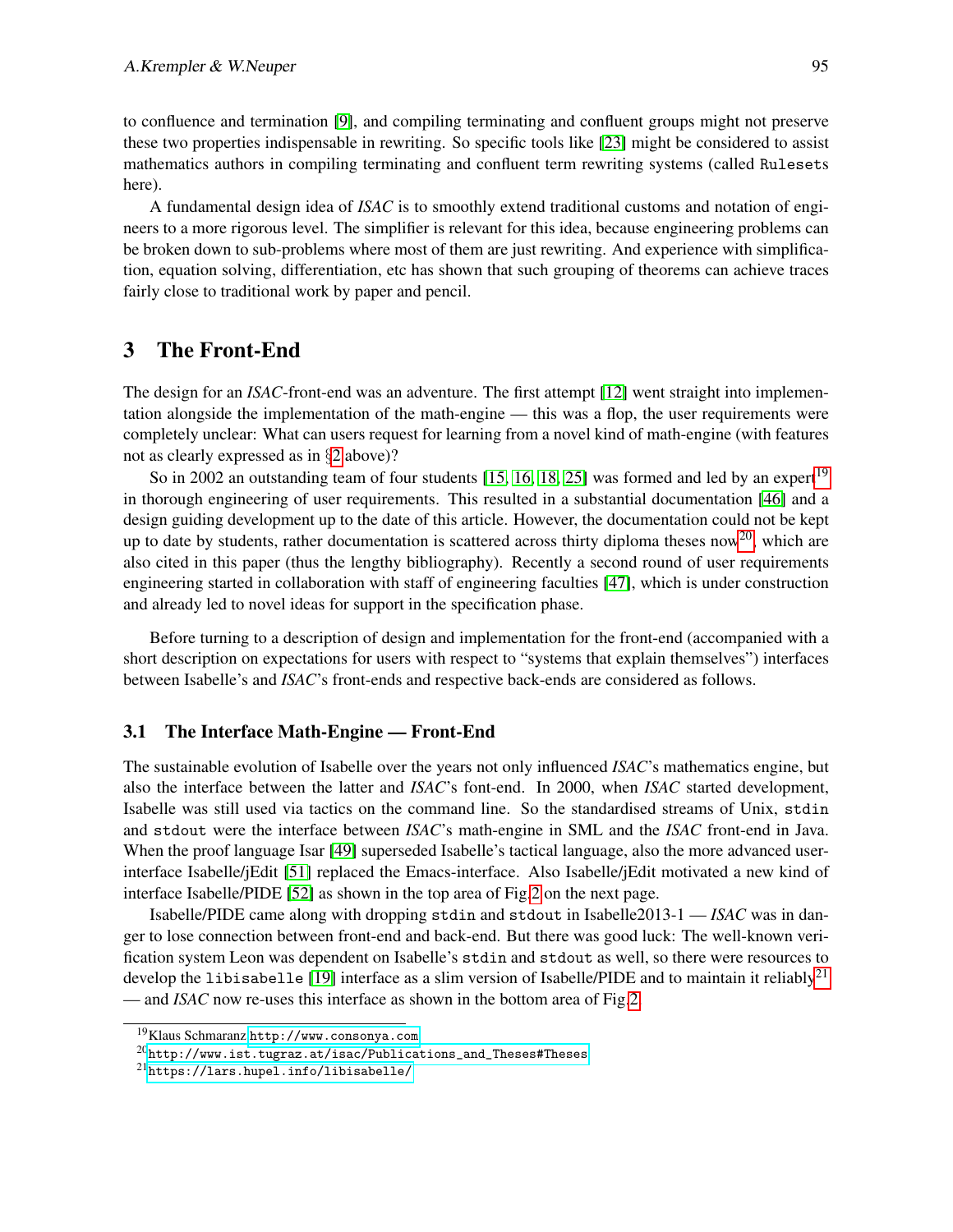

<span id="page-7-1"></span>Figure 2: Interfaces of Isabelle and of *ISAC*.

Recently an experimental formula editor has been implemented in *ISAC* [\[31\]](#page-16-9), already shown in the left window of Fig[.1.](#page-5-1) This editor is not only written in Scala (indicated by yellow background in Fig[.2\)](#page-7-1), it also raises architectural issues: An editor in the *ISAC* front-end uses Java Swing and the underlying data structure is an "annotated syntax tree" (AST) close to visual representation. However, libisabelle transfers Isabelle's λ-terms as Scala trees (which nicely integrate with Java). So Isabelle's translation between terms (appropriate for mathematics) and ASTs (appropriate for presentation) had to be transferred from SML to Scala, indicated by red arrows in Fig[.2.](#page-7-1) The question, whether this transfer is another detour in *ISAC*'s prototyping process, will be discussed at the end of the paper. DialogGuide and SessionManager, located on the *ISAC* server, will show up again in Fig[.4](#page-9-0) below and will be discussed there. The Lucas-Interpreter in the back-end has been introduced in §[2.2.](#page-3-0)

#### <span id="page-7-0"></span>3.2 A Self-Explanatory System

From students' perspective the main idea of *ISAC* is to support learning math by doing math on a *model of math* implemented in software. An analogy is good chess software which is used by champions to explore new strategies as well as by novices to learn how to play chess. Such software is a *complete* (with support for the complete game from opening to final) and *interactive* model of chess, where moves are analogous to steps in solving problems in engineering math. But chess software is not a *transparent* model: watching cascades of valuation functions at work millions of times is not informative.

So a fundamental design idea of *ISAC* is to provide a *complete, interactive and transparent model of math* — the system not only explains itself at the user-interface (like a mobile), but also explains itself by exhibiting it's internal structure (down to a certain level): The *ISAC* prototype is *complete* in the sense that is supports all phases of problem solving: Fig[.3](#page-8-1) shows the phase of solving the Problem given by example 7.70 in the electronic textbook on the left (entitled Example browser). Behind the example the input data, the theory Biegelinie and suggestions of a specification [Biegelinien] is hidden design of interactions on these during phases of modelling and specifying will be described in §[3.4.](#page-11-0)

The Worksheet in the middle resembles a sheet of paper used for constructing a solution of the problem. §[2.4](#page-5-0) mentioned that *ISAC* should adapt to engineers' customs and notations as much as possible – which is better accomplished by the experimental editor in Fig[.1](#page-5-1) on p[.94](#page-5-1) than in Fig[.3.](#page-8-1) The Worksheet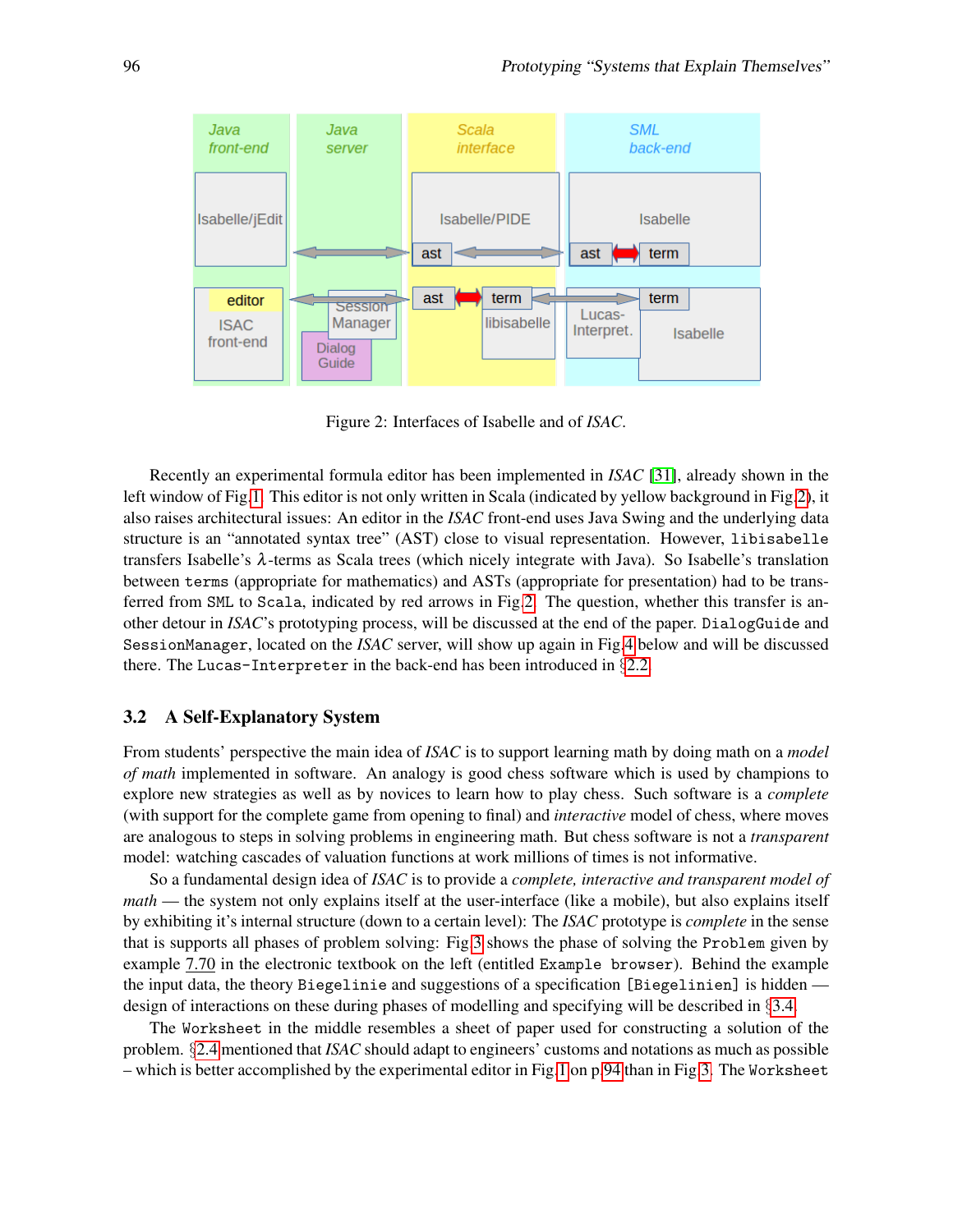| 888                                                                                                                                                                                                                                                                                                 |                                                                                                                                                                                                                                                                                                         |                                                                                                                                                       |                                                                                                                                                                                                                                                                                                                                                                                                                                                 |
|-----------------------------------------------------------------------------------------------------------------------------------------------------------------------------------------------------------------------------------------------------------------------------------------------------|---------------------------------------------------------------------------------------------------------------------------------------------------------------------------------------------------------------------------------------------------------------------------------------------------------|-------------------------------------------------------------------------------------------------------------------------------------------------------|-------------------------------------------------------------------------------------------------------------------------------------------------------------------------------------------------------------------------------------------------------------------------------------------------------------------------------------------------------------------------------------------------------------------------------------------------|
| <b>NEW</b><br><b>Problems</b><br><b>Examples</b><br><b>Theories</b>                                                                                                                                                                                                                                 | <b>Methods</b>                                                                                                                                                                                                                                                                                          | <b>NEXT</b><br><b>AUTO</b>                                                                                                                            |                                                                                                                                                                                                                                                                                                                                                                                                                                                 |
| <b>Example browser</b>                                                                                                                                                                                                                                                                              | 図                                                                                                                                                                                                                                                                                                       |                                                                                                                                                       | <b>Method browser</b>                                                                                                                                                                                                                                                                                                                                                                                                                           |
| Context Off->On                                                                                                                                                                                                                                                                                     | Worksheet                                                                                                                                                                                                                                                                                               | 区                                                                                                                                                     | Context On->Off                                                                                                                                                                                                                                                                                                                                                                                                                                 |
| 40<br>7.69<br>慢慢樹<br>x<br>Abb.7.59<br>Bestimme die Biegelinie für einen<br>einseitig eingespannten Träger (Abb.<br>7.59) der Länge L mit konstanter<br>7.70<br>Streckenlast q_0 unter Verwendung<br>der Randbedingungen $Q(0) = q_0 \cdot L$<br>$M_b(L = 0, y(0) = 0, y'(0) = 0.$<br>$\blacksquare$ | Problem (Biegelinie, [Biegelinien])<br>Problem (Biegelinie, [vonBelastungZu, Biegelinien])<br>$qa = q$<br>$qa = -q0$<br>$\log  Q $ x = - q 0<br>$\frac{1}{2}$ Integrate (- q 0, x)<br>$Qx = Integral - q O Dx$<br>$Qx =$ Integral -1 $* q$ OD x<br>$0x = c + -1 * a 0 * x$<br>$\blacktriangleleft$<br>Ш | <b>Theory browser</b><br>Context Off->On<br>Rewrite("Belastung Querkraft","")<br>Momente<br>$\Sigma M = 0$<br>$\int$ $\frac{e dx}{1}$<br>$\mathbf{F}$ | <b>Problem browser</b><br><b>Try Refine</b><br>Context On->Off<br>区<br>$V-g dx - (V + dv) = 0$ und folglich $\frac{dV}{dx} = -g$<br>also<br>die negative Belastungsfunktion ist gleich der 1.<br>Ableitung der Funktion der Querkraftlinie. Daraus<br>folgt, dass die Neigung der Querkraftlinie von der<br>Höhe der Belastung beeinflusst wird.<br>Gleichgewichtsbedingungen hinsichtlich der<br>$M + V dx - g dx \frac{dx}{2} - (M + dM) = 0$ |

<span id="page-8-1"></span>Figure 3: *ISAC*'s front-end.

shows the student at input for simplifying an integral. In addition to the functionality of a sheet of paper the prototype already provides various kinds of support:

- The system will check the input reliably according to Pt[.2](#page-2-5) on p[.91.](#page-2-5)
- If the student gets stuck, the system can provide a next (the button in Fig[.3\)](#page-8-1) step due to Lucas-Interpretation (§[2.2\)](#page-3-0); how the latter is used for adaptive user guidance, this will be shown in §[3.3.](#page-8-0)
- In case the system does steps, the student can ask for explanation by requesting a derivation: in the step from  $-qq x = -q_0$  to  $Q' x = -q_0$  this is only the theorem Belastung\_Querkraft and Rewrite is the tactic applying this theorem.
- For each theorem respective Isabelle proofs can be inspected. However, lookup of underlying definitions by mouse click like in Isabelle/jEdit is not yet realised.
- Each theorem can be accompanied by multimedia data with explanations; an example for theorem Belastung\_Querkraft is given in the Theory browser at the right.
- The specification and the method underlying the problem solution can be inspected in the Problem browser and Method browser respectively.

So, an interested student can find all kinds of explanations within all three aspects of mathematics, the deductive, applicative and algorithmic aspect according to §[2.3.](#page-4-0) Field tests, performed so far [\[33,](#page-16-0) [38,](#page-17-0) [39\]](#page-17-1), indicate that digital natives indeed experience such a system as self-explanatory.

Furthermore, TP-technology offers various self-explanatory features not yet adopted in the prototype: For instance, Isabelle has a counterexample generator [\[10\]](#page-15-5), or [\[44\]](#page-17-10) can generate specific examples even for implicit definitions.

### <span id="page-8-0"></span>3.3 Adaptive User Guidance

Section §[3.2](#page-7-0) introduced an analogy between learning chess and learning mathematics by software as well as the fundamental design idea of *ISAC* to be a complete, interactive and transparent model of math — a clear and unadorned model. Therefore the main aim of *ISAC*'s user guidance is to make the experience with the self-explanatory system more efficient, more smooth and motivating, without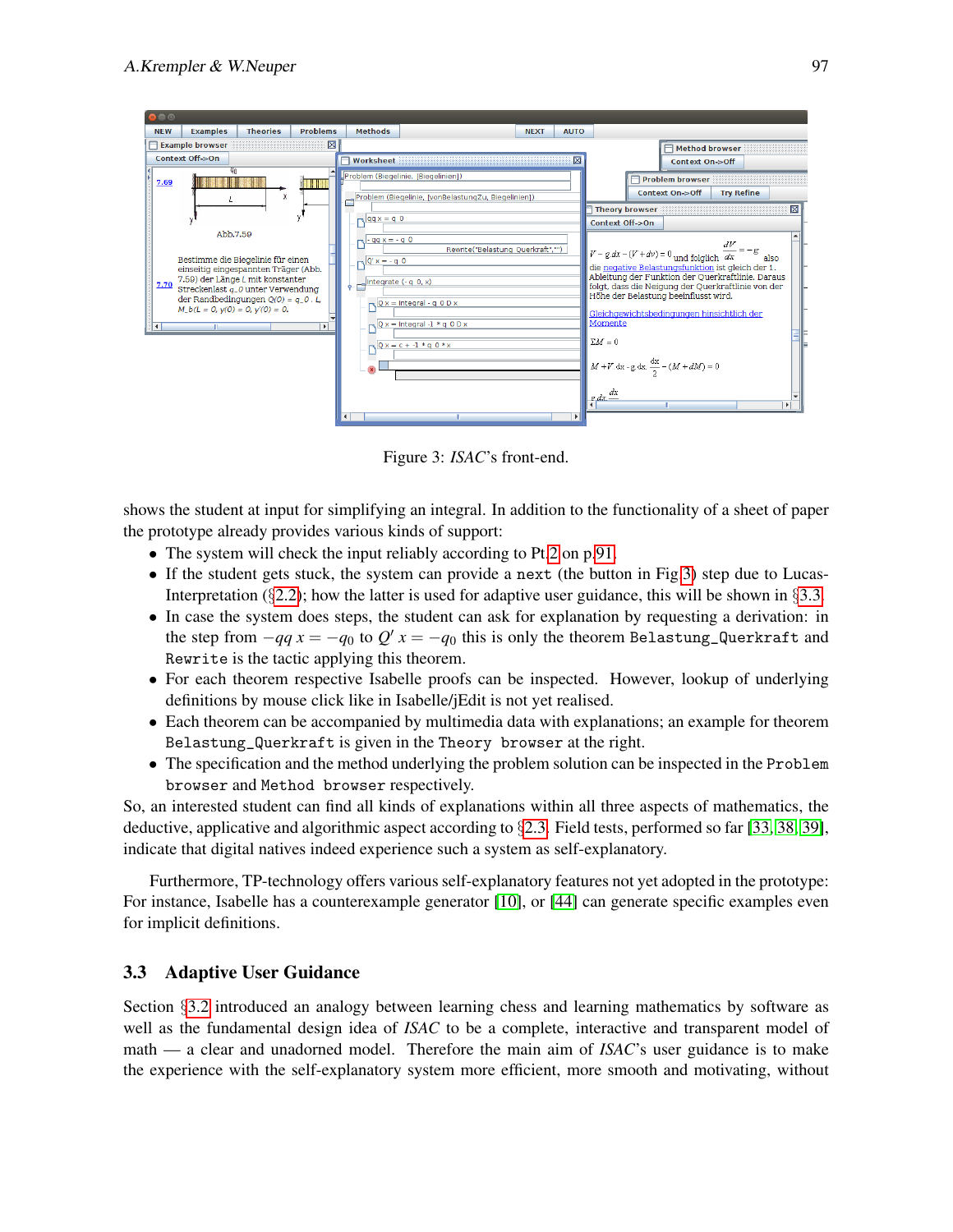addressing extrinsic motivation. We do not go for mimicking a human tutor.

A DialogGuide<sup>[22](#page-9-1)</sup> is responsible for implementing the requirements regarding processes of problem solving introduced in the first paragraph of [2.2.](#page-3-0) In doing so, it implements the Dialog Control component of the Seeheim Model [\[42\]](#page-17-11), which was chosen as a template for *ISAC*'s user interaction architecture. The structure of the DialogGuide, its operating infrastructure and the relation of the architecture to the Seeheim Model are illustrated in Fig[.4;](#page-9-0) the DialogGuide has already be mentioned in Fig[.2](#page-7-1) on p[.96.](#page-7-1) The



<span id="page-9-0"></span>Figure 4: User interaction and its relations to code and system architecture.

left part of Fig[.4](#page-9-0) depicts all GUI elements introduced in Fi[g3](#page-8-1) on p[.97:](#page-8-1) Worksheet, ExampleBrowser, TheoryBrowser, ProblemBrowser and MethodBrowser; they correspond to the Frontend component of the Seeheim Model. In the central part, the SessionManager assigns one Session per user which contains a DialogGuide proper and a UserModel<sup>[23](#page-9-2)</sup>. The DialogGuide coordinates a couple of dialogs: one WorksheetDialog<sup>[24](#page-9-3)</sup>, per Worksheet (so several (variants of) calculations can be done in parallel) and one \*Dialog[25](#page-9-4). per \*Browser. Note that *Dialog* in this context does not denote widgets on screen, but an internal component moderating the flow of user interaction.

The UserModel represents the system's knowledge about a user which can be used by the DialogGuide to adapt its behaviour towards this specific user. As finding the relevant parameters for a UserModel is subject to further interdisciplinary research, a testbed under the name of UserLogger<sup>[26](#page-9-5)</sup> has been developed [\[22\]](#page-16-10) to assist in research and prototyping.

On the far right, lastly, BridgeMain and libisabelle connect to the math-engine and constitute the Application adapter of the Seeheim Model.

<span id="page-9-1"></span> $^{22}$ ttps://intra.ist.tugraz.at/hg/isac/file/b2fd3773f54b/isac-java/src/java/isac/session/DialogGuide.java

<span id="page-9-3"></span><span id="page-9-2"></span> $^{23}$ kttps://intra.ist.tugraz.at/hg/isac/file/b2fd3773f54b/isac-java/src/java/isac/users/UserModel.java

 $^{24}$ [https://intra.ist.tugraz.at/hg/isac/file/b2fd3773f54b/isac-java/src/java/isac/wsdialog/WorksheetDialog.](https://intra.ist.tugraz.at/hg/isac/file/b2fd3773f54b/isac-java/src/java/isac/wsdialog/WorksheetDialog.java) [java](https://intra.ist.tugraz.at/hg/isac/file/b2fd3773f54b/isac-java/src/java/isac/wsdialog/WorksheetDialog.java)

<span id="page-9-4"></span><sup>25</sup>[https://intra.ist.tugraz.at/hg/isac/file/b2fd3773f54b/isac-java/src/java/isac/browserdialog/](https://intra.ist.tugraz.at/hg/isac/file/b2fd3773f54b/isac-java/src/java/isac/browserdialog/BrowserDialog.java) [BrowserDialog.java](https://intra.ist.tugraz.at/hg/isac/file/b2fd3773f54b/isac-java/src/java/isac/browserdialog/BrowserDialog.java)

<span id="page-9-5"></span> $^{26}$ <https://intra.ist.tugraz.at/hg/isac/file/b2fd3773f54b/isac-java/src/java/isac/users/UserLogger.java>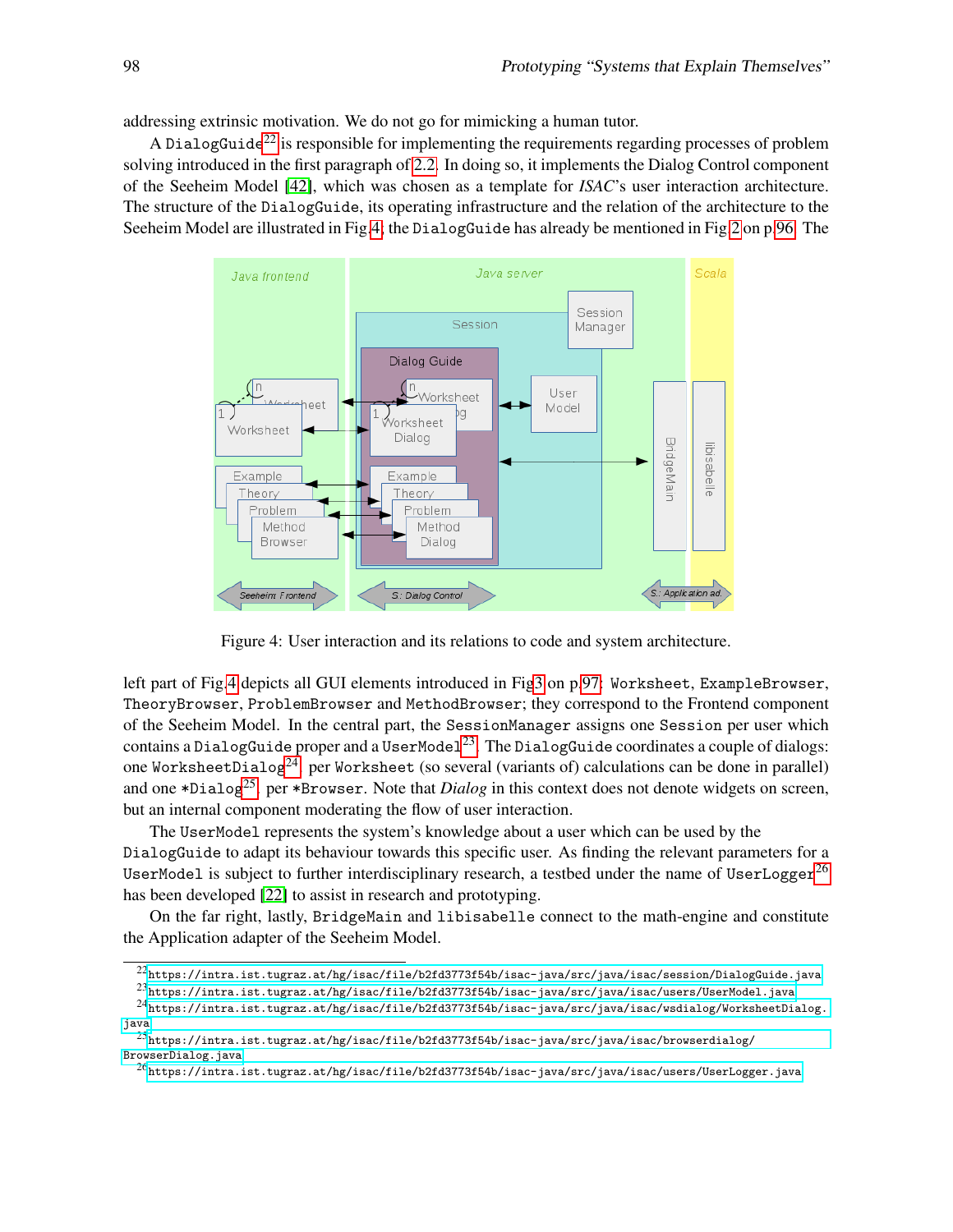In order to prepare the DialogGuide for meeting the challenges of expected complexity, user inter-actions are not determined by Java code<sup>[27](#page-10-0)</sup>, but by a rule-based system [\[21\]](#page-16-11).

In the prototype implementation of this architecture, the DialogGuide does not interfere with the flow of communication as the UserModel does not yet differentiate users, both awaiting a major development effort in collaboration with experts in user modelling and with experts in psychology of mathematics education.

Anticipating such collaboration conceivable interventions of the DialogGuide include:

- Sharing knowledge in the sense of communicating steps in a calculation done by the user or the mathengine to the other partner for inspection. Information about such a step taken includes the resulting formula but in addition to that may include the tactics applied to connect the formula to the previous one.
- Deciding which knowledge to share, as not every detail known to the TP is necessarily of interest to every user on every occasion. This decision includes the question how much knowledge to share. In addition to depending on a particular user, this decision can depend on the context of the calculation, eg. whether done to solve a problem, to playfully explore or to take an exam.
- Deciding when to share knowledge, which can depend on how far into a calculation we have proceeded as well as how much time has passed.
- Asking for explanations which is equivalent to giving reasons for steps taken in a calculation. In *ISAC*'s architecture this would mean requesting to make transparent which tactics were employed in achieving a result
- Asking for activity such as selecting a method to solve the problem at hand, computing the next step or proposing the next tactic to apply.
- Deciding what to ask for basically involves the same questions as deciding which knowledge to share. With the requirement that the DialogGuide treat both partners on equal terms §[2.2,](#page-3-0) it is just a matter of point of view whether something passed on by the DialogGuide has been requested by one partner or offered by the other.
- Deciding when to ask for activity or for explanations.
- **Choosing the right level of abstraction** by grouping rewrite-rules as mentioned in  $\S 2.1$  $\S 2.1$  or selecting specific explanatory material.
- Switching roles of the user and the math-engine boils down to exchanging the actions of sharing and requesting information. Again, the DialogGuide does not make any difference between mathengine and user.

Such interventions of the DialogGuide are supported by *ISAC*'s software architecture.

Given the experience from *ISAC*'s prototyping, collaboration with experts in user modelling and in psychology of mathematics education will follow these guidelines:

The DialogGuide implements its interventions by presenting only part of the calculation tree to the respective partners and by blocking requests or inserting additional requests into the communication.

Adaptive user guidance requires that the above decisions be not hard-coded, but be made to fit a specific situation as closely as possible. How to arrive at the right decisions will depend on the user, her knowledge, experience and aims on one hand and on the task being tackled on the other hand. We

<span id="page-10-0"></span> $^{27}$ [https://intra.ist.tugraz.at/hg/isac/file/b2fd3773f54b/isac-java/src/java/isac/wsdialog/WorksheetDialog.](https://intra.ist.tugraz.at/hg/isac/file/b2fd3773f54b/isac-java/src/java/isac/wsdialog/WorksheetDialog.java#l699) [java#l699](https://intra.ist.tugraz.at/hg/isac/file/b2fd3773f54b/isac-java/src/java/isac/wsdialog/WorksheetDialog.java#l699)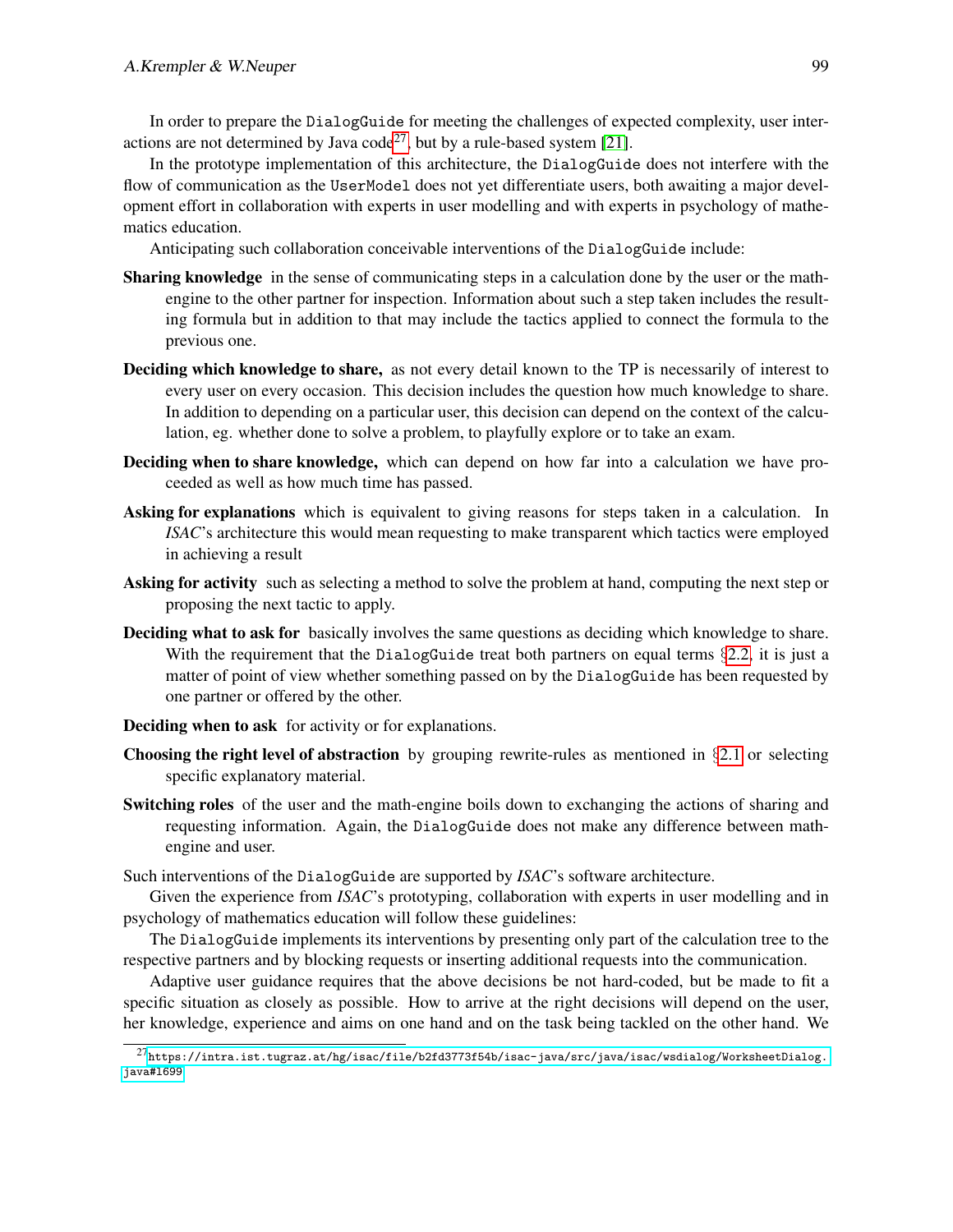can assume that the specifics of the task can be derived from the problem and the method of the current calculation, both of which are known. Users can be categorised on a very general level as "beginner" or "expert". A more refined model of user expertise could take into account whether a user is "familiar with", "aware of" or "completely new to" specific theories or even individual rewrite rules. Even personal traits such as endurance or resistance to stress could make for a better learning experience if properly considered. Finding relevant parameters for a UserModel is subject to research in fields other than computer science.

Finally, the UserModel need not remain static. Given that web sites can adapt to users by observing and analysing their browsing behaviour, the UserModel could get to know the user more closely from experience gained in past interactions.

There are high expectations in user guidance by *ISAC*; some ideas how to exploit the potential are: support for rule-application [\[26\]](#page-16-12) and handling of error-patterns [\[11\]](#page-15-11).

The architecture described above has the major benefit that authoring mathematics (by writing programs, see  $\S2.2$ ) is strictly separated from authoring dialogues (by using the rule-based system [\[21\]](#page-16-11)), thus disentangling expertise often unpleasantly mixed in authoring educational systems.

#### <span id="page-11-0"></span>3.4 Specific Support for a Specification Phase

Support for formal specification has been a concern of prototyping from the beginning up to the present, when usability at engineering faculties is being considered [\[47\]](#page-17-9). From the beginning it was clear that solving problems in engineering mathematics starts with translating observations from the real world into formulas. In order to support the student in this effort, *ISAC* hides minimal data behind each example, for instance no.7.70 in Fig[.3](#page-8-1) has this hidden formalisation:

```
[ ( [ Traegerlaenge L, Streckenlast q0, Biegelinie y,
        Randbedingungen [Q0 = q_0 \cdot L, M_b L = 0, y0 = 0, \frac{d}{dx}y0 = 0], FunktionsVariable x ]
     ("Biegelinie", ["Biegelinien"], ["IntegrierenUndKonstanteBestimmen2" ] ) ) ]
```
The first two items are input data (symbolic in this case), the second line starts with (a sub-term of) the post-condition and the third line is a triple referencing theory, problem and method, respectively (see §[2.3\)](#page-4-0).

These data are used by *ISAC* to help students with input to the formal specification, which is the following for the example in Fig[.3:](#page-8-1)

```
01 Problem (Biegelinie, [Biegelinien])
02 Specification:
03 Model:
04 Given : Traegerlaenge L, Streckenlast q<sub>0</sub><br>05 Where : go ist integrierhar quf [0 I]
           Where : q_0 ist_integrierbar_auf [0,L]06 Find : Biegelinie y
07 Relate : Randbedingungen [Q0 = q_0 \cdot L, M_b L = 0, y0 = 0, \frac{d}{dx}y0 = 0]08 References:
09 Theory : Biegelinie
10 x Problem : ["Biegelinien"]
11 o Method : ["IntegrierenUndKonstanteBestimmen2"]
12 Solution:
```
The Specification consists of a Model and References, where the "x" and "o" indicate selection whether the model is shown for the Problem (as specification) or for the Method (as guard). Preconditions given in Where are checked by an automated prover (§[2.4\)](#page-5-0). The post-condition, partially given by Relate, should be checked as soon as a result has been constructed (this check is not yet implemented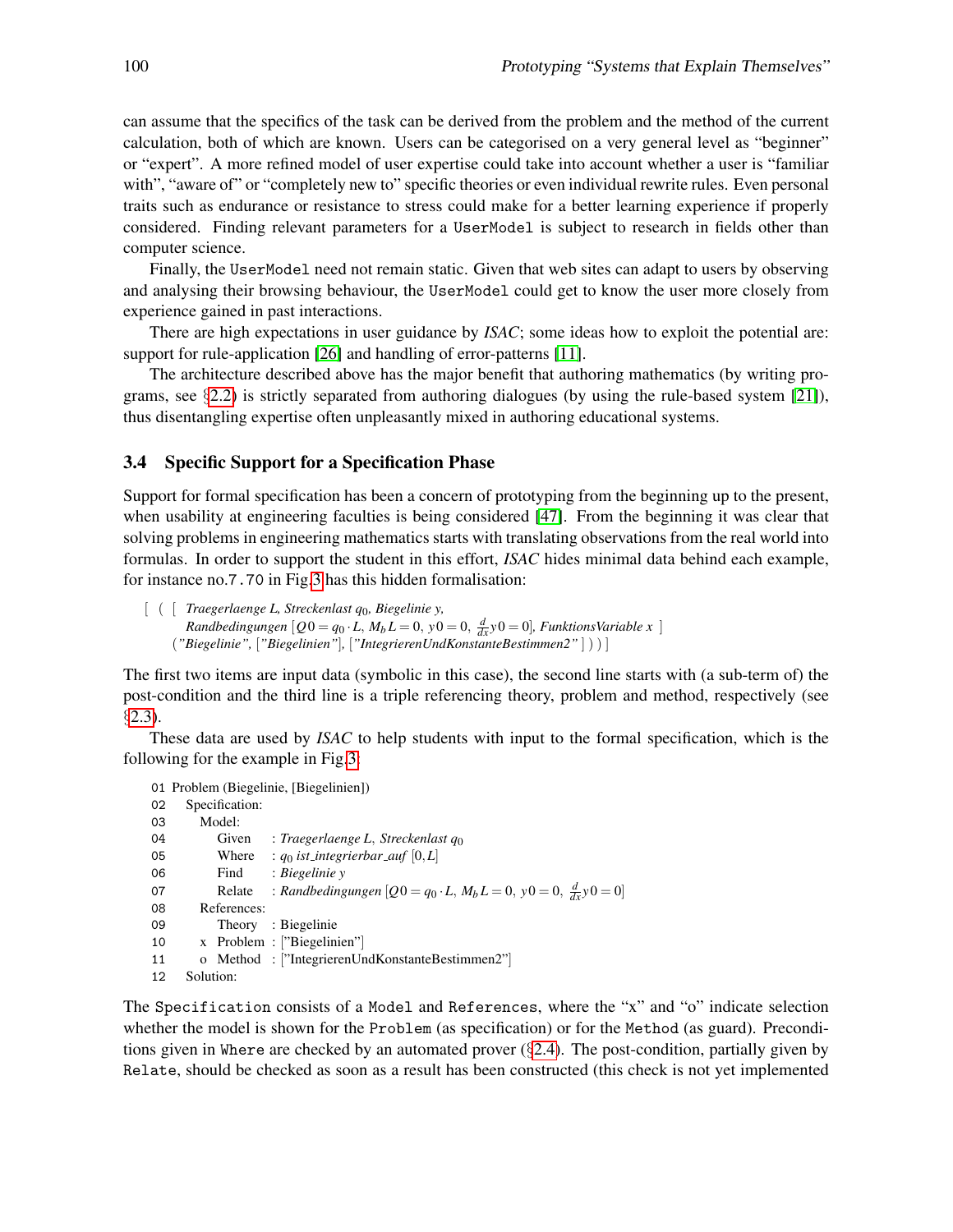in the prototype). The Solution is the calculation shown in the Worksheet of Fig[.3](#page-8-1) after the window for specification has been closed.

Field tests showed that high-school students (and teachers!) are not interested in formal specification. While "Formal Methods" are still on the fringes in most engineering studies, academic staff is well aware that problem solving involves not only assigning methods to sub-problems (as described above) but also appropriate selection of problems and respective sequencing. Fig[.5](#page-12-1) shows an example for what is in the pipeline toward improved support for the specification phase. In the example the Problems have already



<span id="page-12-1"></span>Figure 5: Sequencing of sub-problems ahead of solve-phase.

be selected from the Problem browser right and placed into a panel on the left. Here the problems can be moved around until a sequence is found such that each problem gets appropriate input from a problem above (which means that this problem has to be solved first). Respective operations are shown dynamically on a slide movie<sup>[28](#page-12-2)</sup>. Such sequencing also would be helpful for the SubProblems listed in the example program on p[.92.](#page-3-0)

This panel for selecting and sequencing sub-problems is not yet implemented in the prototype. However, implementation seems straight forward: Isabelle's type system will be helpful in matching the input and output data from sub-problems.

# <span id="page-12-0"></span>4 Present Issues and Future Work

The never-ending process of prototyping a new TP-based generation of tools for engineering education has a stopover in this paper such that the next steps become clear. With the survey on design, on architecture and benefits for students given in the previous sections, specific technical issues were clarified. Before an account of specific tasks and estimates on respective development efforts are given, a big open question needs to be tackled ...

<span id="page-12-2"></span> $28$ <http://www.ist.tugraz.at/projects/isac/publ/movie-sub-problems.pdf>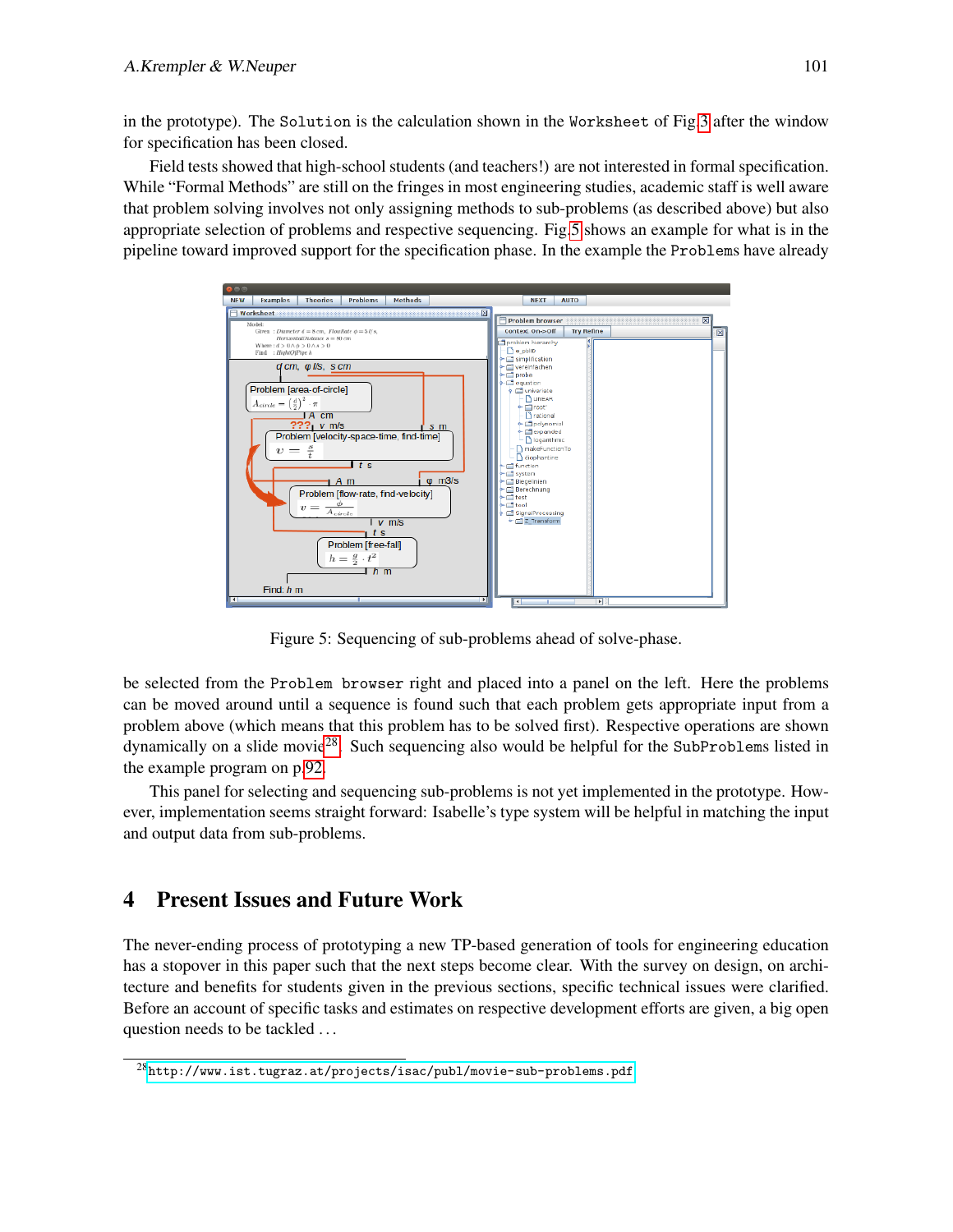#### <span id="page-13-0"></span>4.1 Where shall Front-Ends Go?

Isabelle is well underway towards a "Prover's Integrated Development Environment (PIDE)" [\[51\]](#page-18-3). PIDE's document model [\[50\]](#page-18-5) is powerful such that it can drive front-of-the-wave IDEs like MicroSoft VSCode<sup>[29](#page-13-2)</sup>, while connecting with HTML5 for interaction on standard browsers [\[29\]](#page-16-13) received little attention. A look ahead into the future was made in [\[54\]](#page-18-6) towards distributed version control and multi-user session management; however, the respective FP7 proposal was rejected as mentioned in §[1.](#page-0-5) Also ideas about collecting formal mathematics into wikis [\[48\]](#page-17-12) are around for some time, but not yet realised.

On the other hand, *ISAC*'s design envisaged a web-based system from the very beginning [\[46,](#page-17-8) p.13]. An intermediate experiment with launching *ISAC*'s front-end via Java Webstart [\[55\]](#page-18-7) is promising. But there are good reasons to replace *ISAC*'s proprietary front-end (Fig[.2](#page-7-1) on p[.96\)](#page-7-1) with some standard component in order to reach professional usability with reasonable effort. As an educational tool *ISAC* shall go in direction of handhelds. But respective technology still appears not sufficiently settled for investing major development efforts.

So the front-ends of Isabelle and of *ISAC* go opposite directions: the former towards a sophisticated workbench for engineers running on a workstation and the latter towards an easy-to-use tool running on a tablet or even on a mobile. However, the current state of Isabelle/jEdit appears a good compromise to start adopting it as front-end for an educational tool in introductory courses at engineering faculties.

The issues in adopting Isabelle/jEdit as front-end for *ISAC* are challenging: Differences on the side of the math-engine have been discussed in  $\S$ [2.1.](#page-2-0) Even more challenging is a controversial architecture: Isabelle is a heavy tool for one engineer with, in an optimal case, a server farm running automated provers in parallel — while *ISAC* is a client in the cloud, for participants of courses served by a central session management (see §[3.3\)](#page-8-0). The yellow area in the middle of Fig[.2](#page-7-1) on p[.96,](#page-7-1) the interfaces between front-ends and math-engines raises serious questions to be tackled in cooperation with the Isabelle team.

#### <span id="page-13-1"></span>4.2 Towards a Professional Tool

Students' projects (more than [30](#page-13-3) in number  $30$ ) were appropriate for experimenting with ideas and technologies. But *ISAC*'s code base has become too complex (45957 lines of code (LOC) production code, 18465 LOC test code for the front-end, 33573 LOC production code, 42384 LOC test code for the mathematics-engine) and the planned development tasks are demanding such that the next phase of development cannot be carried out without full-time software professionals. The following tasks have to be accomplished towards a professional tool for engineering education at universities:

- 1. Shift *ISAC*'s programming language to Isabelle's function package according to §[2.2.](#page-3-0)
- 2. Adapt Isabelle's document model to the needs of *ISAC*: introduce session management in order to allow for user guidance (§[3.3\)](#page-8-0), adapt parsers to *ISAC*'s calculations (instead of Isar proofs), adapt the interface of *ISAC*'s math-engine to PIDE's document model. Adoption of this model solves several problems, e.g. explicit theory imports in the specification phase (presently blocked by libisabelle as mentioned in §[2.1\)](#page-2-0).
- 3. Improve the graphical formula editor; clarify location of ast-translations according to Fig[.2](#page-7-1) and embed the editor into Isabelle/jEdit.
- 4. Provide authoring tools: (a) for dialogue authoring according to §[3.3](#page-8-0)

<span id="page-13-2"></span><sup>29</sup><http://sketis.net/2017/isabellevscode-1-0-in-isabelle2017>

<span id="page-13-3"></span> $30$ <http://www.ist.tugraz.at/isac/Credits>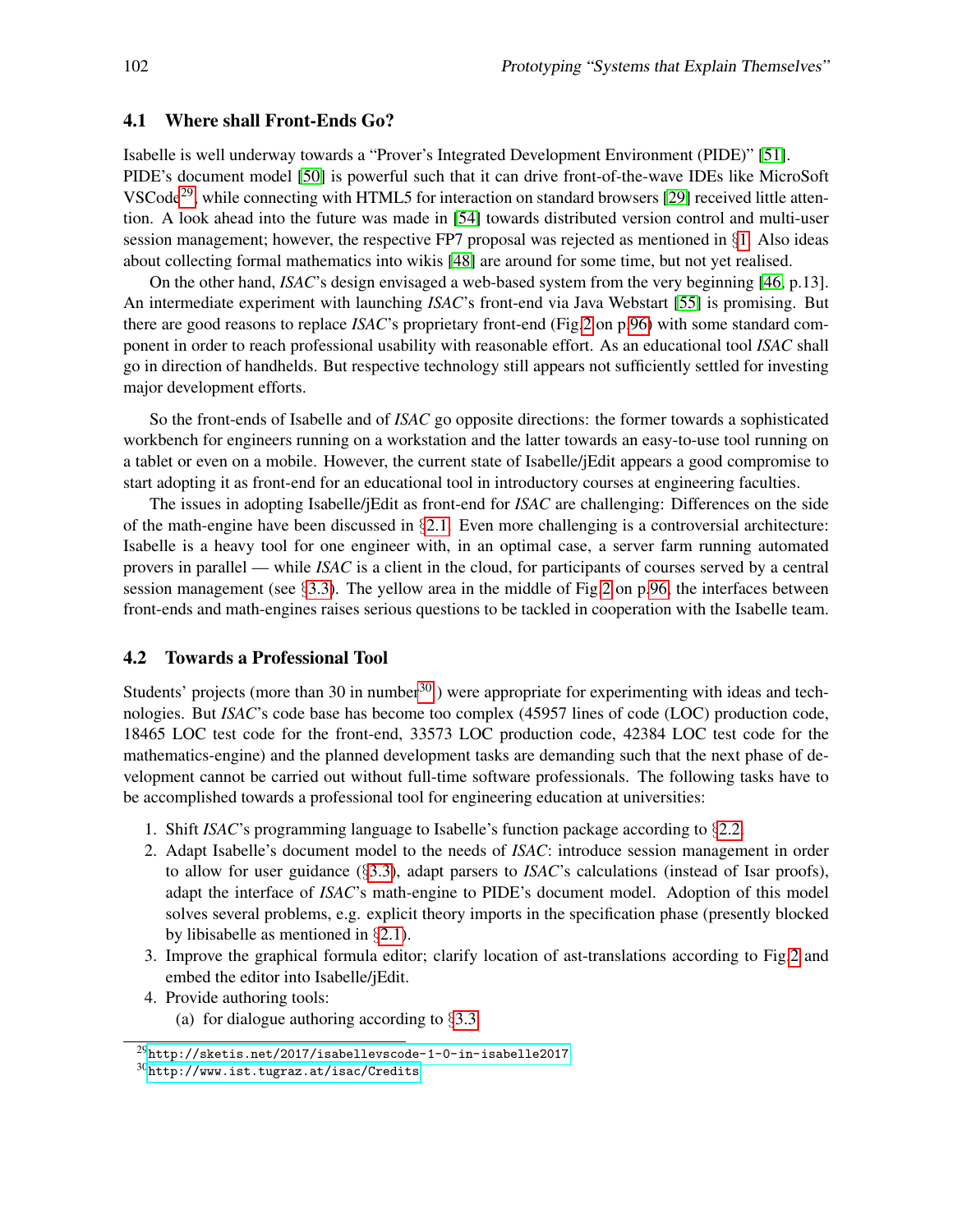- (b) for adding explanations in HTML 5.0 to math knowledge according to §[2.3](#page-4-0)
- (c) for debugging programs using the Lucas-Interpreter, see §[2.2](#page-3-0)
- 5. Implement a graph-based tool for the specification phase as shown in Fig[.5.](#page-12-1) Consider partial evaluation of physical units only according to [\[47,](#page-17-9) p.27].
- 6. Replace the only non-open-source library [\[21\]](#page-16-11) in *ISAC* by proprietary code using Scala's match. Further shifts from Java to Scala can be expected (the editor [\[31\]](#page-16-9) is already written in Scala).
- 7. Implement tools for collaboration as envisaged already by *ISAC*'s architecture: tutors remotely inspect students work, lecturers demonstrate a calculation on students' computers, students construct solutions collaboratively according to §[3.3.](#page-8-0)
- 8. Make *ISAC* water-proof for written exams (where the system's help functionality and transparency are reduced to "exam mode" by the DialogGuide §[3.3\)](#page-8-0).
- 9. Extend *ISAC*'s calculations in a way that they can hold incorrect steps. Unlike proofs, where only incomplete steps are handled (by oops in Isabelle), for students also incorrect steps might be instructive: What can happen when I integrate over poles, or when I allow division by zero?

The efforts for implementing the above points can be estimated with ten man-years.

# <span id="page-14-0"></span>5 Conclusions

After almost two decades of prototyping is clear, where the *ISAC* software and respective innovations in teaching and learning are most helpful: in mathematics education at technical faculties. The original conception provided a "complete", transparent and interactive model of mathematics  $(\S3.2, \S3.3)$  $(\S3.2, \S3.3)$  $(\S3.2, \S3.3)$  $(\S3.2, \S3.3)$ . As such it is appreciated most by academic lecturers, who have respective expertise and freedom for innovation; here *ISAC*'s ability to connect basic courses to advanced labs as well as to connect intuitive application with abstract mathematics come into effect most usefully and most effectively.

Long-term prototyping definitely paid off; the user requirements evolved over time and time could not have been shorter for finding out, what users (students and teachers) can request from a new generation of systems based on TP technology. A recent requirements analysis in cooperation with universities of applied science in Upper Austria confirmed the original conception and contributed novel ideas  $(\S3.4)$  $(\S3.4)$ . Experience with various technologies settled, the system interfaces stabilised. Tasks for further integrating *ISAC*'s math-engine (§[2\)](#page-1-3) into Isabelle are clarified. As mentioned in §[4.2,](#page-13-1) the original design stood the test and the code quality remained such that improving the prototype towards a professional system appears more efficient than re-implementing from scratch.

The variety of contributions of more than thirty students not only balanced the system, this work also involved various kinds of expertise from the respective advisors. This way a network of interdisciplinary expertise arose, a perfect requisite to constitute competent developer teams for large development projects. The tasks to be performed in order to develop a professional tool are well defined and the required efforts can be reliably estimated (§[4.2\)](#page-13-1).

The estimated effort of ten man-years, however, is difficult to finance. So it is good to know that the *ISAC*-project is a free-rider on the successfully ongoing propagation of formal methods, including TP, which is enforced by increasing complexity in technology as addressed by "internet of things", "industry 4.0", "systems of systems" and the like.

Once formalisations of engineering disciplines are elaborated, *ISAC* can add interactive problem solving with little effort; and who knows, "systems that explain themselves" might even be useful for knowledge management in development units of specific companies.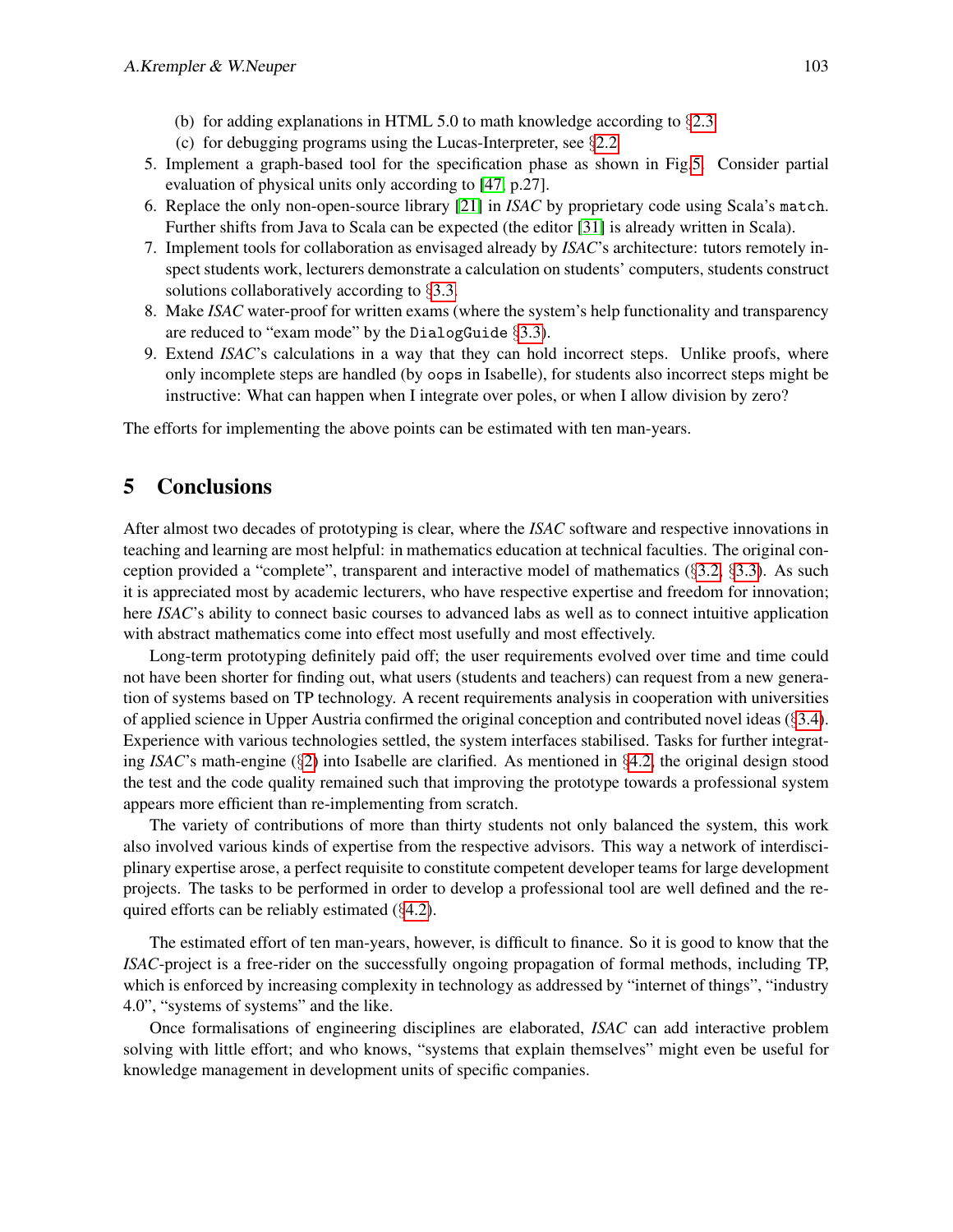## Acknowledgements

The remarkable origins of the *ISAC*project were described in §[1.](#page-0-5) The continuation is supported by hosting code repositories and administrative data at Graz University of Technology, the institutes IST and IICM and at Johannes Kepler University Linz, the institutes RISC and IIS. The evolvement of the project was and is driven by interdisciplinary expertise, where particularly warm thanks go to the advisors of theses within *ISAC* (orderd by time of first involvement): Franz Wotawa, Clemens Heuberger, Stephan Dreiseitl, Denis Helic, Bernhard Aichernig, Christian Gütl, Jens Knoop and Wolfgang Schreiner.

## References

- <span id="page-15-1"></span>[1] *4ferries*. <https://fourferries.com/en/home/>.
- [2] *Isac-project*. <http://www.ist.tugraz.at/isac/History>.
- <span id="page-15-0"></span>[3] *Mathtoys*. <http://mathtoys.org/>.
- [4] *Publications in the ISAC-project*. [http://www.ist.tugraz.at/isac/Publications\\_and\\_Theses](http://www.ist.tugraz.at/isac/Publications_and_Theses).
- [5] *Slide movie on specifying sub-problems and determining a sequence*. [http://www.ist.tugraz.at/](http://www.ist.tugraz.at/projects/isac/publ/movie-sub-problems.pdf) [projects/isac/publ/movie-sub-problems.pdf](http://www.ist.tugraz.at/projects/isac/publ/movie-sub-problems.pdf).
- <span id="page-15-3"></span>[6] *Team of the Isabelle project*. <https://www21.in.tum.de/>.
- [7] *Team of the ISAC-project*. <http://www.ist.tugraz.at/isac/Credits>.
- <span id="page-15-2"></span>[8] David Aspinall (2000): *Proof General: A Generic Tool for Proof Development*. In: Tools and Algorithms for the Construction and Analysis of Systems, LNCS 1785, TACAS, pp. 38–43, doi[:10.1007/3-540-46419-0](http://dx.doi.org/10.1007/3-540-46419-0_3) 3.
- <span id="page-15-7"></span>[9] Franz Baader & Tobias Nipkow (1998): *Term Rewriting and All That*. Cambridge University Press, Cambridge, doi[:10.1017/CBO9781139172752.](http://dx.doi.org/10.1017/CBO9781139172752)
- <span id="page-15-5"></span>[10] Jasmin Christian Blanchette, Lukas Bulwahn & Tobias Nipkow (2011): *Automatic Proof and Disproof in Isabelle/HOL*, pp. 12–27. Springer Berlin Heidelberg, Berlin, Heidelberg, doi[:10.1007/978-3-642-24364-6](http://dx.doi.org/10.1007/978-3-642-24364-6_2) - [2.](http://dx.doi.org/10.1007/978-3-642-24364-6_2)
- <span id="page-15-11"></span>[11] Gabriella Daróczy (2013): *Cognitive Aspects of Designing Dialogues in Theorem-Prover Based Mathematics Assistants; Implementation of Error-Patterns Guiding Dialogues in ISAC*. Master's thesis, ME:CogSci, Vienna, Austria. <http://www.ist.tugraz.at/projects/isac/publ/gdaroczy-ma.pdf>.
- <span id="page-15-8"></span>[12] Thomas Maximilian Fink (2001): *Benutzerschnittstelle fur ein Mathematik-Lernsystem im WWW ¨* . Master's thesis, University of Technology, Institute for Softwaretechnology, Graz, Austria. [http://www.ist.](http://www.ist.tugraz.at/projects/isac/publ/tf-dipl.pdf) [tugraz.at/projects/isac/publ/tf-dipl.pdf](http://www.ist.tugraz.at/projects/isac/publ/tf-dipl.pdf).
- <span id="page-15-6"></span>[13] Kurt Gödel (1986): In Feferman et al., editor: Collected Works I. Publications 1929-1936, Oxford University Press, Oxford, pp. 144–195. Translation from: Über formal unentscheidbare Sätze der Principia Mathematica und verwandter Systeme I, 1931.
- <span id="page-15-4"></span>[14] Matthias Goldgruber (2003): *Algebraische Simplifikation mittels Rewriting in ISAC*. Master's thesis, University of Technology, Institute for Softwaretechnology, Graz, Austria. [http://www.ist.tugraz.at/](http://www.ist.tugraz.at/projects/isac/publ/DA-M02-main.ps.gz) [projects/isac/publ/DA-M02-main.ps.gz](http://www.ist.tugraz.at/projects/isac/publ/DA-M02-main.ps.gz).
- <span id="page-15-9"></span>[15] Richard Gradischnegg (2004): *Eine Java/SML–Schnittstelle für ISAC auf Basis von XML*. Master's thesis, University of Applied Sciences, Dpt. Software Engineering, Hagenberg, Upper Austria. [www.ist.tugraz.](www.ist.tugraz.at/projects/isac/publ/da-gradischnegg.ps.gz) [at/projects/isac/publ/da-gradischnegg.ps.gz](www.ist.tugraz.at/projects/isac/publ/da-gradischnegg.ps.gz).
- <span id="page-15-10"></span>[16] Andreas Griesmayer (2003): *Architecture and Knowledge-Represenation of the Web-based Math-Learning-System ISAC*. Master's thesis, University of Technology, Institute for Softwaretechnology, Graz, Austria. <www.ist.tugraz.at/projects/isac/publ/da-griesmayer.pdf>.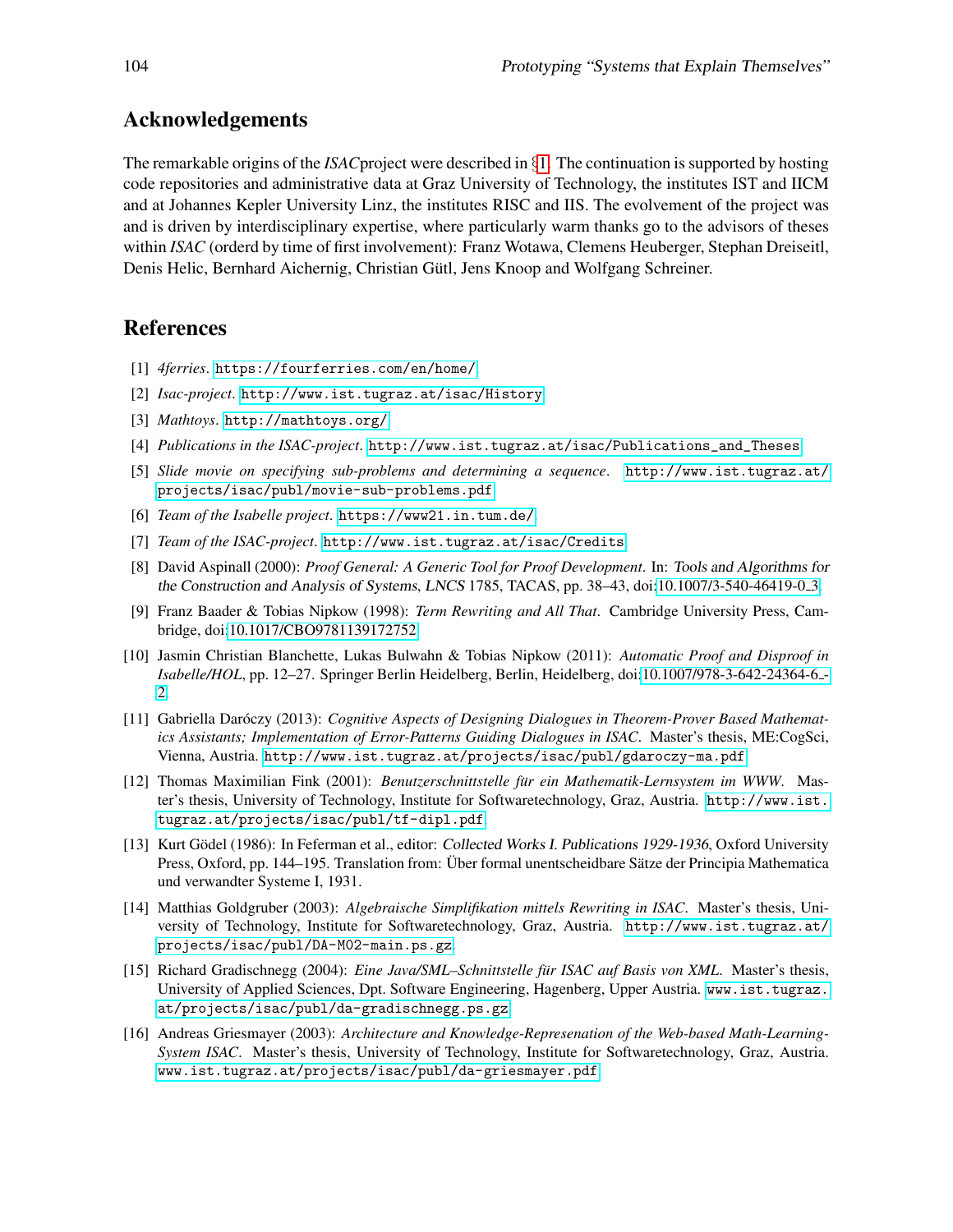- <span id="page-16-3"></span>[17] Florian Haftmann (2017): *Code generation from Isabelle/HOL theories*. Theorem Proving Group at TUM, Munich. Available at <http://isabelle.in.tum.de/dist/Isabelle2017/doc/codegen.pdf>. Part of the Isabelle distribution.
- <span id="page-16-6"></span>[18] Mario Hochreiter (2004): *Design and Implementation of a Graphical User Interface for the Math-Learning-System ISAC*. Master's thesis, University of Applied Sciences, Dpt. Software Engineering, Hagenberg, Upper Austria. <www.ist.tugraz.at/projects/isac/publ/da-hochreiter.ps.gz>.
- <span id="page-16-8"></span>[19] Lars Hupel & Viktor Kuncak (2016): *Translating Scala Programs to Isabelle/HOL*, pp. 568–577. Springer International Publishing, Cham, doi[:10.1007/978-3-319-40229-1](http://dx.doi.org/10.1007/978-3-319-40229-1_38) 38.
- [20] Natalie Karl (2016): *Developing an Inclusive Approach for Representing Mathematical Formulas*. Master's thesis, Hagenberg University of Applied Sciences, Linz, Austria. [http://www.ist.tugraz.at/](http://www.ist.tugraz.at/projects/isac/publ/Masterthesis_NatalieKarl.pdf) [projects/isac/publ/Masterthesis\\_NatalieKarl.pdf](http://www.ist.tugraz.at/projects/isac/publ/Masterthesis_NatalieKarl.pdf).
- <span id="page-16-11"></span>[21] Markus Kienleitner (2012): *Towards "NextStep Userguidance" in a Mechanized Math Assistant*. Master's thesis, IICM, Graz University of Technology. [http://www.ist.tugraz.at/projects/isac/publ/](http://www.ist.tugraz.at/projects/isac/publ/mkienl_bakk.pdf) [mkienl\\_bakk.pdf](http://www.ist.tugraz.at/projects/isac/publ/mkienl_bakk.pdf).
- <span id="page-16-10"></span>[22] Franz Kober (2012): *Logging of High-Level Steps in a Mechanized Math Assistant*. Master's thesis, IICM, Graz University of Technology. [http://www.ist.tugraz.at/projects/isac/publ/fkober\\_bakk.](http://www.ist.tugraz.at/projects/isac/publ/fkober_bakk.pdf) [pdf](http://www.ist.tugraz.at/projects/isac/publ/fkober_bakk.pdf).
- <span id="page-16-5"></span>[23] Martin Korp, Christian Sternagel, Harald Zankl & Aart Middeldorp (2009): *Tyrolean Termination Tool 2*, pp. 295–304. Springer Berlin Heidelberg, Berlin, Heidelberg, doi[:10.1007/978-3-642-02348-4](http://dx.doi.org/10.1007/978-3-642-02348-4_21) 21.
- <span id="page-16-2"></span>[24] Alexander Krauss (2009): *Automating Recursive Definitions and Termination Proofs in Higher-Order Logic*. Ph.D. thesis, Technische Universität München.
- <span id="page-16-7"></span>[25] Alan Krempler (2005): *Architectural Design for Integrating an Interactive Dialogguide into a Mathematical Tutoring System*. Master's thesis, University of Technology, Institute for Softwaretechnology, Graz, Austria. <http://www.ist.tugraz.at/projects/isac/publ/da-krempler.pdf>.
- <span id="page-16-12"></span>[26] Alan Krempler & Walther Neuper (2008): *Formative Assessment for User Guidance in Single Stepping Systems*. In Michael E. Aucher, editor: Interactive Computer Aided Learning, Proceedings of ICL08, Villach, Austria. <http://www.ist.tugraz.at/projects/isac/publ/icl08.pdf>.
- <span id="page-16-4"></span>[27] Richard Lang (2003): *Elementare Gleichungen der Mittelschulmathematik in der ISACWissensbasis*. Master's thesis, University of Technology, Institute of Software Technology, Graz, Austria. [http://www.ist.](http://www.ist.tugraz.at/projects/isac/publ/da-rlang.ps.gz) [tugraz.at/projects/isac/publ/da-rlang.ps.gz](http://www.ist.tugraz.at/projects/isac/publ/da-rlang.ps.gz).
- <span id="page-16-1"></span>[28] Mathias Lehnfeld (2011): *Verbindung von 'Computation' und 'Deduction' im ISAC-System*. Master's thesis, Institut für Computersprachen, Technische Universität Wien. Bakkalaureate project.
- <span id="page-16-13"></span>[29] Christoph Lüth & Martin Ring (2013): A Web Interface for Isabelle: The Next Generation, pp. 326–329. Springer Berlin Heidelberg, Berlin, Heidelberg, doi[:10.1007/978-3-642-39320-4](http://dx.doi.org/10.1007/978-3-642-39320-4_22) 22.
- [30] Roman E. Maeder (2012): *Programming in Mathematica*, 3rd edition. Addison-Wesley, Reading, Mass.
- <span id="page-16-9"></span>[31] Marco Mahringer (2018): *Formula Editors for TP-based Systems. State of the Art and Prototype Implementation in ISAC*. Master's thesis, University of Applied Sciences, Hagenberg, Austria. [http:](http://www.ist.tugraz.at/projects/isac/publ/mmahringer-master.pdf) [//www.ist.tugraz.at/projects/isac/publ/mmahringer-master.pdf](http://www.ist.tugraz.at/projects/isac/publ/mmahringer-master.pdf).
- [32] Walther Neuper (2001): *Reactive User-Guidance by an Autonomous Engine Doing High-School Math*. Ph.D. thesis, IICM - Inst. f. Softwaretechnology, Technical University, A-8010 Graz. [http://www.ist.tugraz.](http://www.ist.tugraz.at/projects/isac/publ/wn-diss.ps.gz) [at/projects/isac/publ/wn-diss.ps.gz](http://www.ist.tugraz.at/projects/isac/publ/wn-diss.ps.gz).
- <span id="page-16-0"></span>[33] Walther Neuper (2006): *Angewandte Mathematik und Fachtheorie*. Technical Report 357, IMST – Innovationen Machen Schulen Top!, University of Klagenfurt, Institute of Instructional and School Development (IUS), 9010 Klagenfurt, Sterneckstrasse 15.

[http://imst.uni-klu.ac.at/imst-wiki/index.php/Angewandte\\_Mathematik\\_und\\_Fachtheorie](http://imst.uni-klu.ac.at/imst-wiki/index.php/Angewandte_Mathematik_und_Fachtheorie).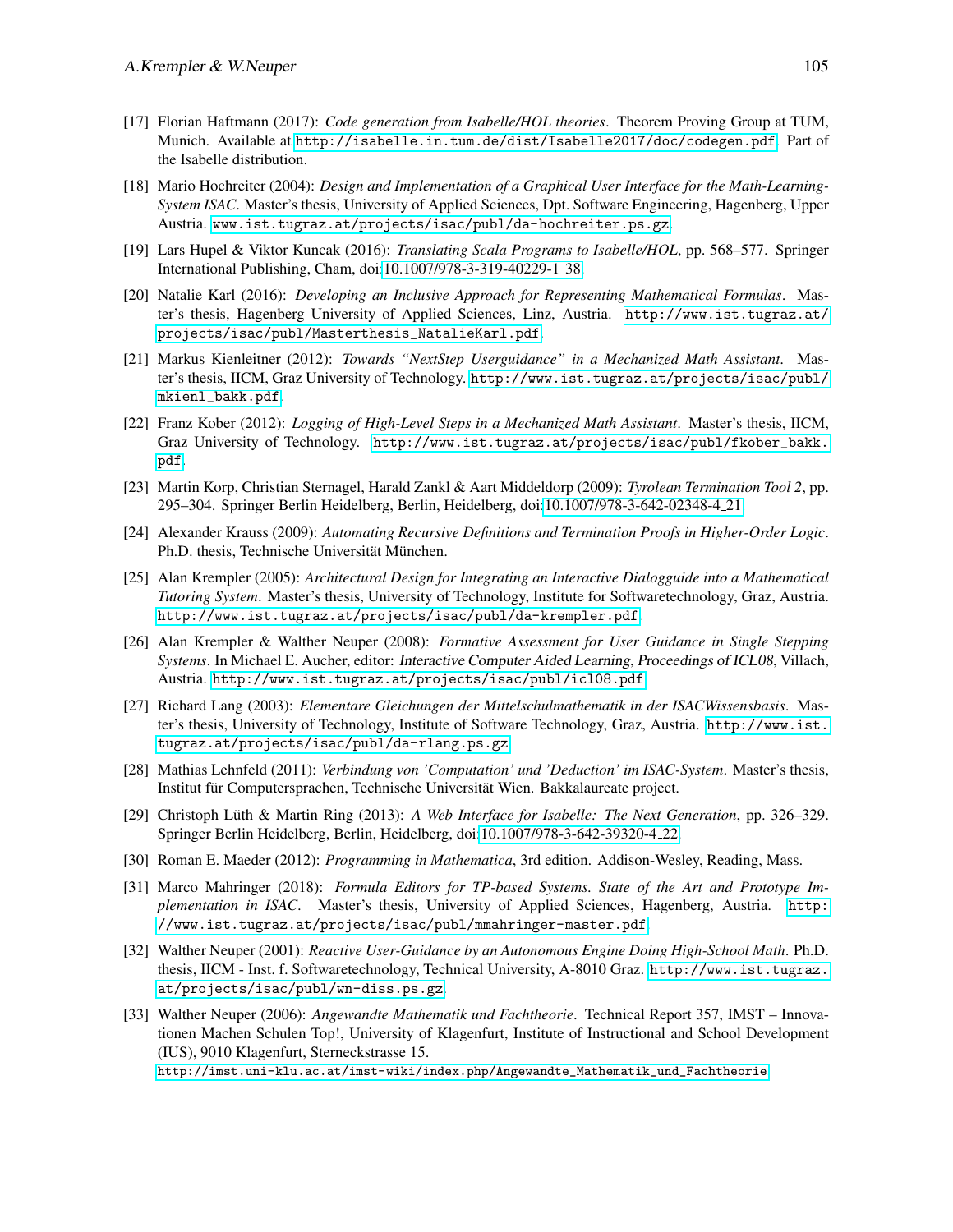- <span id="page-17-4"></span>[34] Walther Neuper (2012): *Automated Generation of User Guidance by Combining Computation and Deduction*. In Quaresma & Back [\[43\]](#page-17-13), pp. 82–101, doi[:10.4204/EPTCS.79.5.](http://dx.doi.org/10.4204/EPTCS.79.5) [http://eptcs.web.cse.unsw.](http://eptcs.web.cse.unsw.edu.au/paper.cgi?THedu11.5) [edu.au/paper.cgi?THedu11.5](http://eptcs.web.cse.unsw.edu.au/paper.cgi?THedu11.5).
- <span id="page-17-6"></span>[35] Walther Neuper (2014): *GCD — A Case Study on Lucas-Interpretation*. In: Joint Proceedings of the MathUI, OpenMath and ThEdu Workshops and Work in Progress track at CICM, Coimbra, Portugal. <http://ceur-ws.org/Vol-1186/paper-17.pdf>.
- <span id="page-17-5"></span>[36] Walther Neuper (2016): *Lucas-Interpretation from Users' Perspective*. In: Joint Proceedings of the FM4M, MathUI, and ThEdu Workshops, Doctoral Program, and Work in Progress at the Conference on Intelligent Computer Mathematics, Bialystok, Poland, pp. 83–89. [http://cicm-conference.org/2016/ceur-ws/](http://cicm-conference.org/2016/ceur-ws/CICM2016-WIP.pdf) [CICM2016-WIP.pdf](http://cicm-conference.org/2016/ceur-ws/CICM2016-WIP.pdf).
- [37] Walther Neuper (2017): *Formal Abstraction in Engineering Education Challenges and Technology Support*. Acta Didactica Napocensia 10(1), doi[:10.24193/adn.10.1.1.](http://dx.doi.org/10.24193/adn.10.1.1) With sect.no. [http://www.ist.tugraz.](http://www.ist.tugraz.at/projects/isac/publ/sys-explain-eng-edu.pdf) [at/projects/isac/publ/sys-explain-eng-edu.pdf](http://www.ist.tugraz.at/projects/isac/publ/sys-explain-eng-edu.pdf).
- <span id="page-17-0"></span>[38] Walther Neuper & Christian Dürnsteiner (2007): *Angewandte Mathematik und Fachtheorie mithilfe adaptierter Basis-Software*. Technical Report 683, IMST – Innovationen Machen Schulen Top!, University of Klagenfurt, Institute of Instructional and School Development (IUS), 9010 Klagenfurt, Sterneckstrasse 15. [https://www.imst.ac.at/imst-wiki/images/f/f9/683\\_Kurzfassung\\_Neuper.pdf](https://www.imst.ac.at/imst-wiki/images/f/f9/683_Kurzfassung_Neuper.pdf).
- <span id="page-17-1"></span>[39] Walther Neuper & Johannes Reitinger (2008): *Begreifen und Mechanisieren beim Algebra Einstieg*. Technical Report 1063, IMST – Innovationen Machen Schulen Top!, University of Klagenfurt, Institute of Instructional and School Development (IUS), 9010 Klagenfurt, Sterneckstrasse 15. [http://imst.uni-klu.ac.at/imst-wiki/index.php/Begreifen\\_und\\_Mechanisieren\\_beim\\_](http://imst.uni-klu.ac.at/imst-wiki/index.php/Begreifen_und_Mechanisieren_beim_Algebra-Einstieg) [Algebra-Einstieg](http://imst.uni-klu.ac.at/imst-wiki/index.php/Begreifen_und_Mechanisieren_beim_Algebra-Einstieg).
- <span id="page-17-7"></span>[40] Claus Ballegaard Nielsen, Peter Gorm Larsen, John Fitzgerald, Jim Woodcock & Jan Peleska (2015): *Systems of Systems Engineering: Basic Concepts, Model-Based Techniques, and Research Directions*. ACM Comput. Surv. 48(2), pp. 18:1–18:41, doi[:10.1145/2794381.](http://dx.doi.org/10.1145/2794381)
- <span id="page-17-2"></span>[41] Tobias Nipkow, Lawrence C. Paulson & Markus Wenzel (2002): *Isabelle/HOL — A Proof Assistant for Higher-Order Logic*. LNCS 2283, Springer, doi[:10.1007/3-540-45949-9.](http://dx.doi.org/10.1007/3-540-45949-9)
- <span id="page-17-11"></span>[42] G. E. Pfaff, editor (1985): *User Interface Management Systems: Proceedings of the Seeheim Workshop*. Springer Verlag, Berlin.
- <span id="page-17-13"></span>[43] Pedro Quaresma & Ralph-Johan Back, editors (2012): Proceedings First Workshop on *CTP Components for Educational Software (THedu'11)*. 79, Open Publishing Association.
- <span id="page-17-10"></span>[44] Wolfgang Schreiner, Alexander Brunhuemer & Christoph Fürst (2018): *Teaching the Formalization of Mathematical Theories and Algorithms via the Automatic Checking of Finite Models*. In Walther Neuper & Pedro Quaresma, editors: ThEdu'17 Postproceedings, this volume of Electronic Proceedings in Theoretical Computer Science, Open Publishing Association, Johannes Kepler University, Linz.
- <span id="page-17-3"></span>[45] Christoph Sprenger & Ivano Somaini (2017): *Developing Security Protocols by Refinement*. Archive of Formal Proofs. [http://isa-afp.org/entries/Security\\_Protocol\\_Refinement.html](http://isa-afp.org/entries/Security_Protocol_Refinement.html), Formal proof development.
- <span id="page-17-8"></span>[46] *ISAC* Team (2002): *ISAC – User Requirements Document, Software Requirements Document, Architectural Design Document, Software Design Document, Use Cases, Test Cases*. Technical Report, Institute for Softwaretechnology, University of Technology. [http://www.ist.tugraz.at/projects/isac/publ/](http://www.ist.tugraz.at/projects/isac/publ/isac-docu.pdf) [isac-docu.pdf](http://www.ist.tugraz.at/projects/isac/publ/isac-docu.pdf).
- <span id="page-17-9"></span>[47] FH-Design Team (2017): *ISAC-Project: User Stories, User Requirements Document, Use Cases Document*. <http://www.ist.tugraz.at/projects/isac/publ/isac-doc2.pdf>.
- <span id="page-17-12"></span>[48] Josef Urban, Jesse Alama, Piotr Rudnicki & Herman Geuvers (2010): *A Wiki for Mizar: Motivation, Considerations, and Initial Prototype*, pp. 455–469. Springer Berlin Heidelberg, Berlin, Heidelberg, doi[:10.1007/978-3-642-14128-7](http://dx.doi.org/10.1007/978-3-642-14128-7_38) 38.